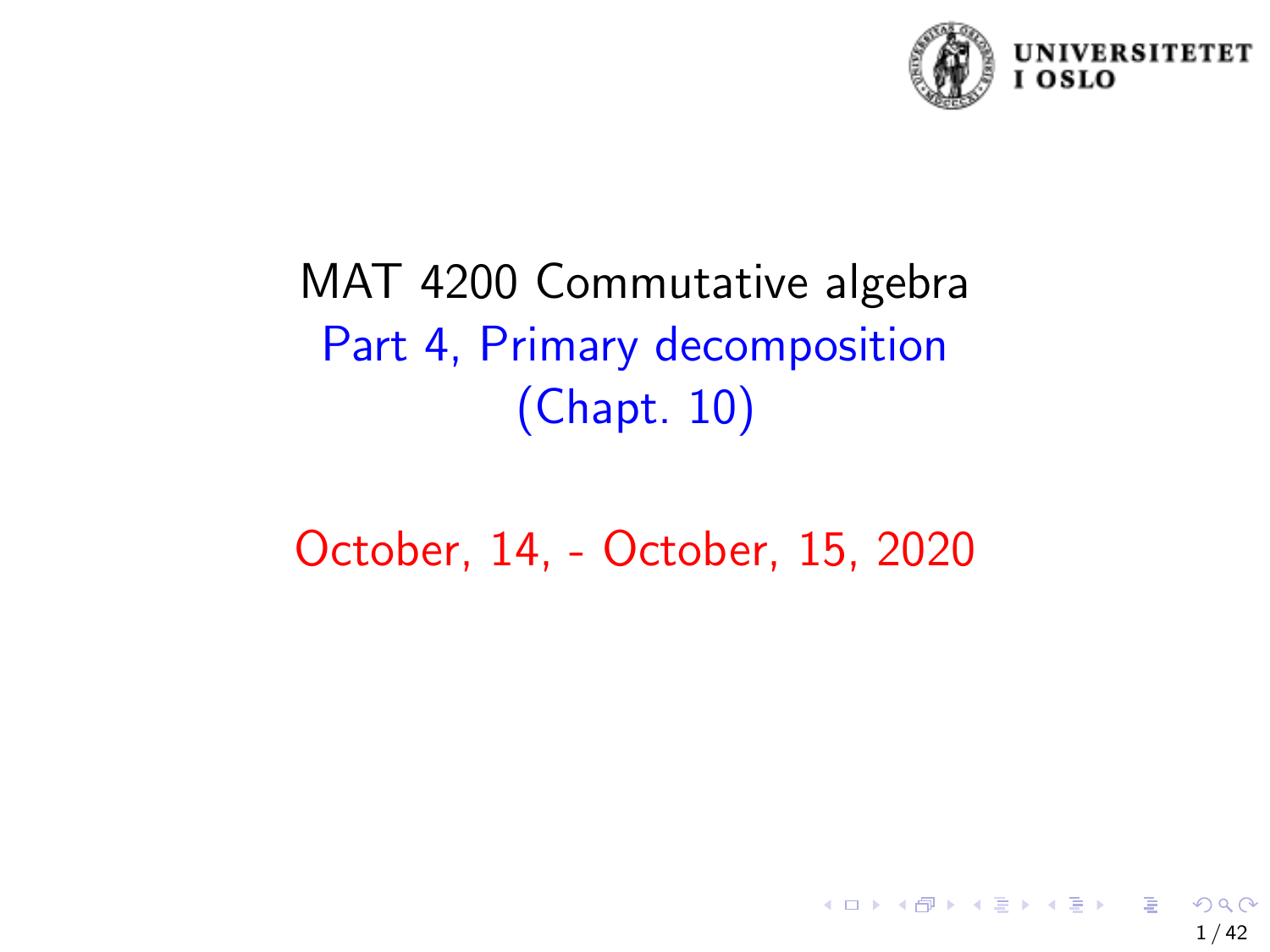

 $2/42$ 

 $\Omega$ 

メロトメ 御 トメ 差 トメ 差 トー 差

# October, 14, 2020

In this section we state and prove the Lasker-Noether Theorem.

### 10.1-10.2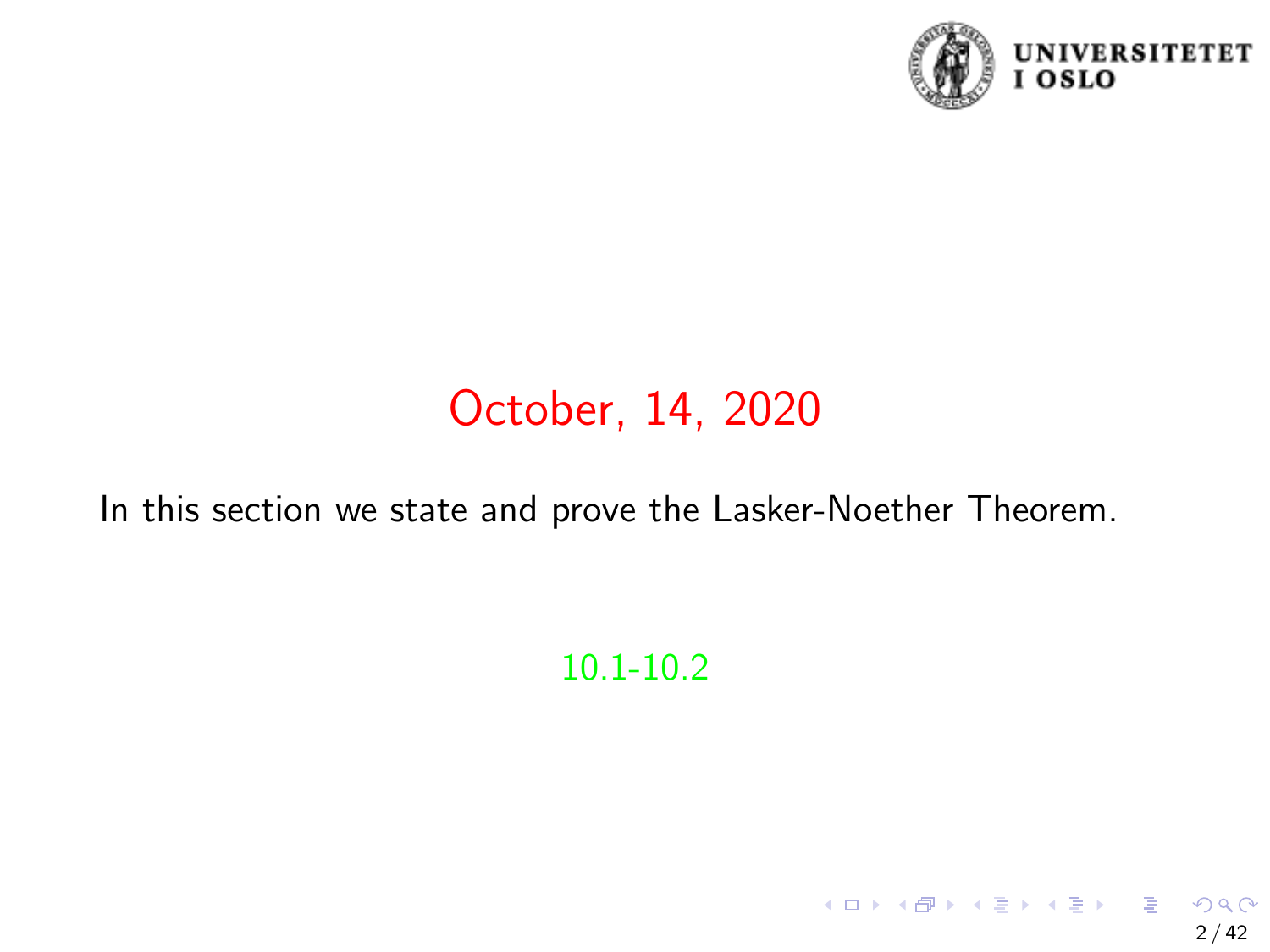

# **Definition**

- Alt. 1: An ideal  $q \subset A$  is said to be **primary** if for every element  $x \in A$ the multiplication map  $A/q \rightarrow A/q$  that sends an element y to  $x \cdot y$  is either injective or nilpotent.
- Alt. 2: An ideal  $q \subset A$  is said to be **primary** if for any  $x, y \in A$  such that  $xy \in q$ , then either  $y \in q$  or  $x \in \sqrt{q}$ .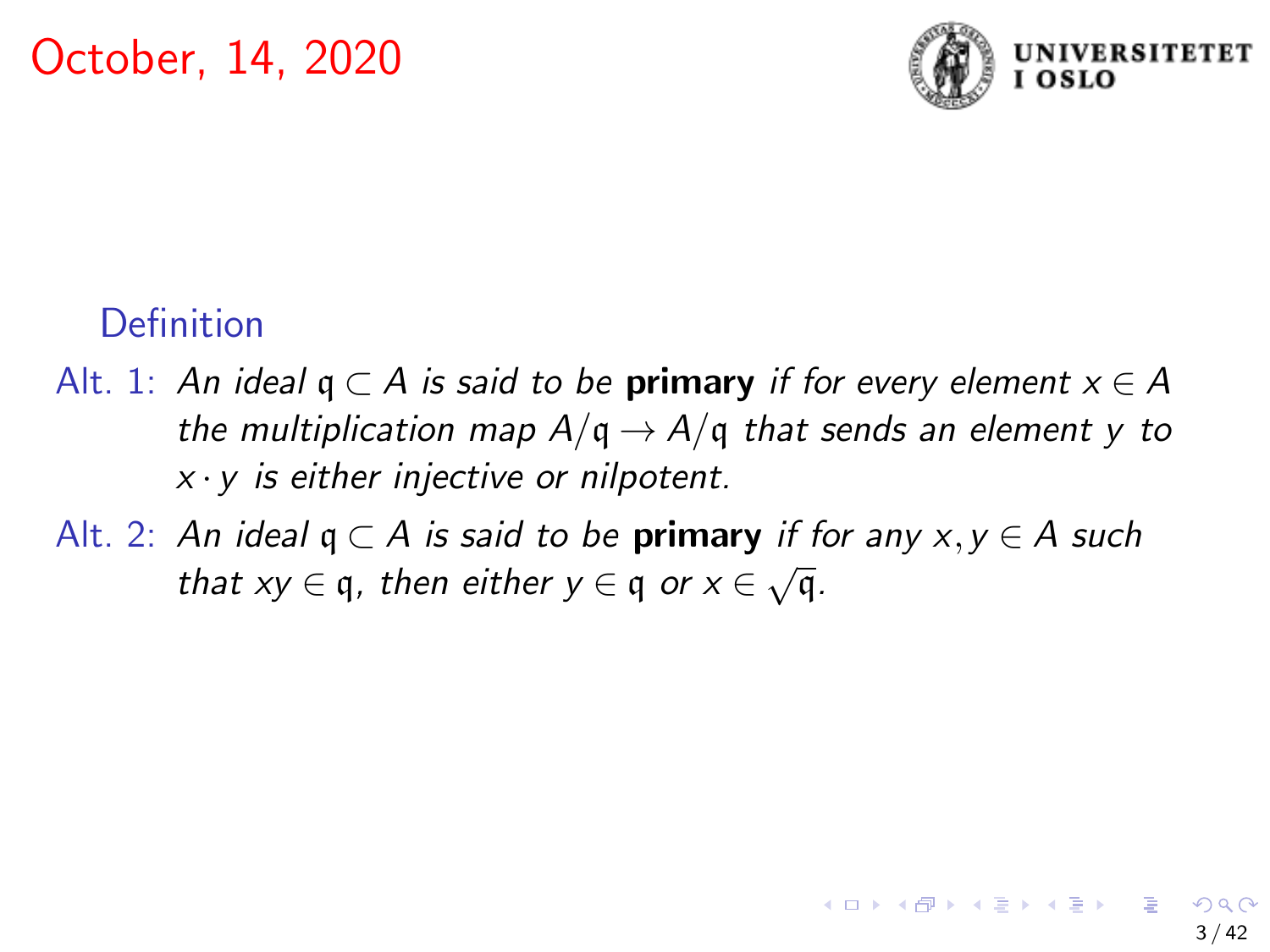

#### Example

If f is an irreducible element in the unique factorization domain A, then principal ideals  $(f^n)$  generated by a power of f are primary.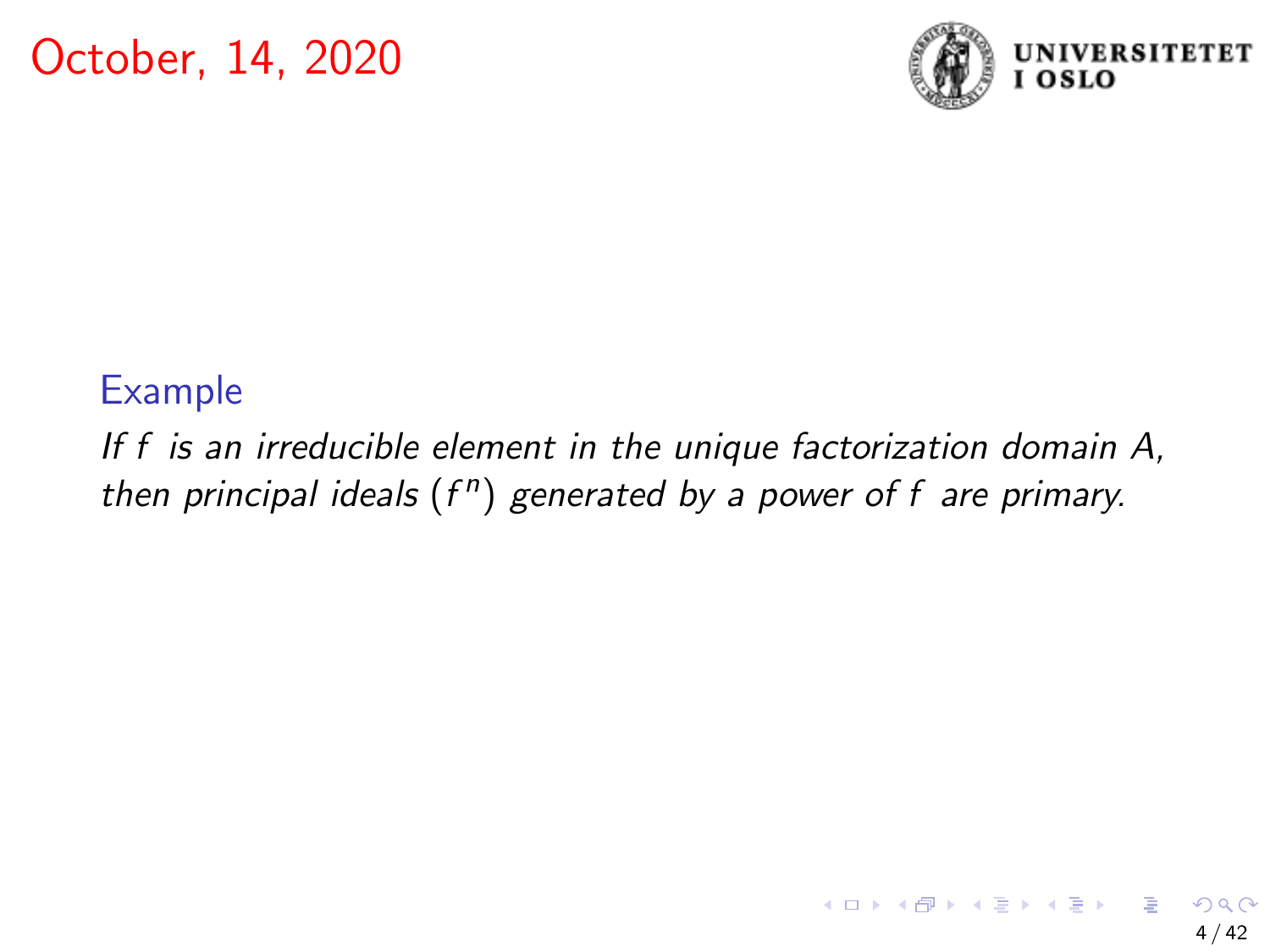

## **Proposition**

If  $\mathfrak q$  is a primary ideal in the ring A, the radical  $\sqrt{\mathfrak q}$  is a prime ideal, and it is the smallest prime ideal containing q.

*Proof.* Assume that  $xy \in \sqrt{q}$ , but  $y \notin \sqrt{q}$ ; then  $x^n y^n$  lies in q for some *n*, but  $y^n \notin q$ , so some power of  $x^n$  lies there. Hence  $x \in \sqrt{q}$ .

It is customary to say that a primary ideal  $q$  is  $p$ -**primary** when  $p = \sqrt{q}$ , which also is phrased as p **belongs to** q. The converse of the above proposition does not hold in general; the radical being prime is not sufficient for an ideal to be primary.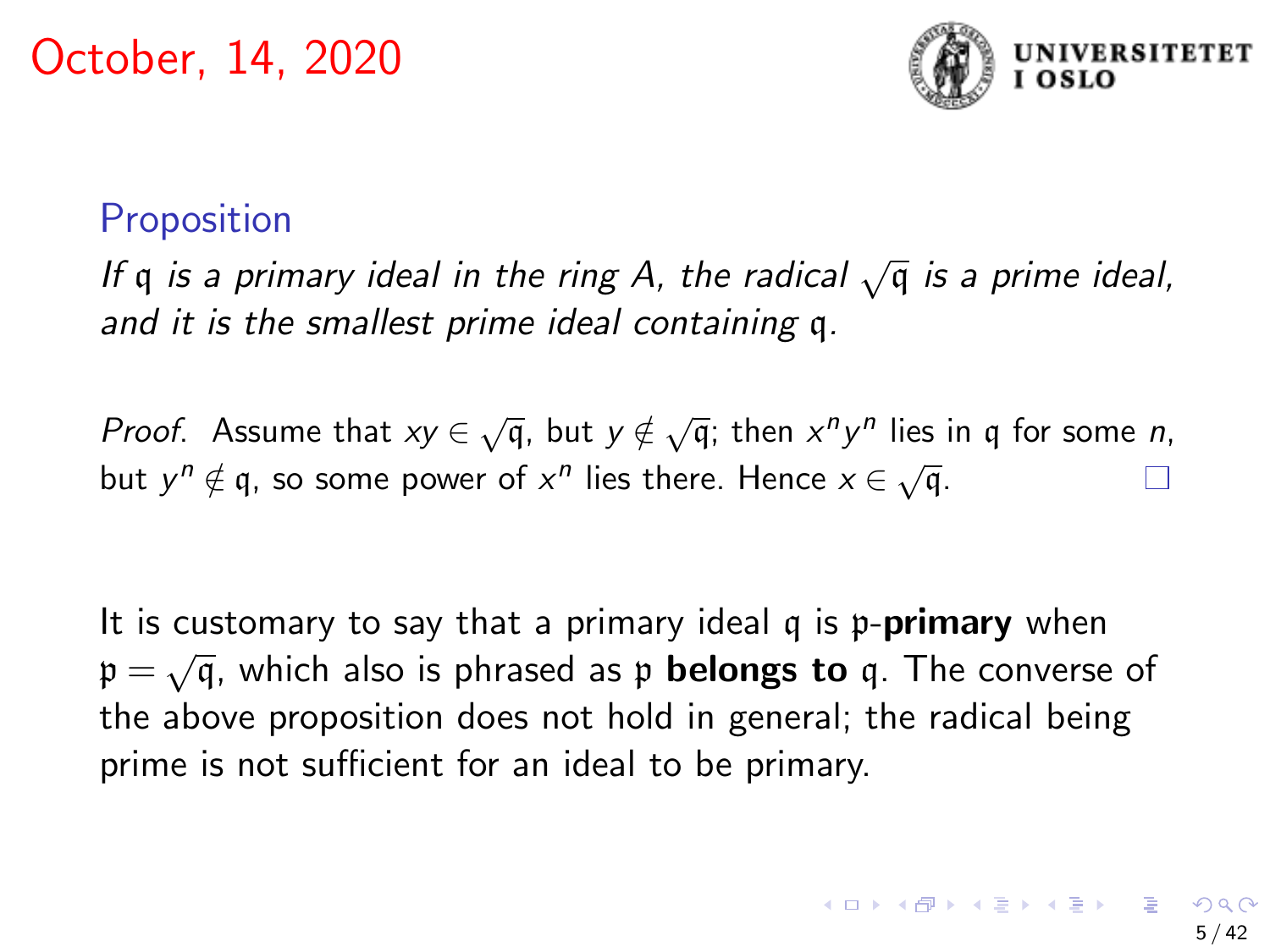

6 / 42

# Proposition

An ideal q whose radical is maximal, is primary.

*Proof*. Assume that the radical  $\sqrt{q}$  is maximal and write  $\mathfrak{m} = \sqrt{q}$ . Because m is both maximal and the smallest prime containing q, the ring  $A/q$  is a local ring with maximal ideal  $m/q$  as the only prime ideal. Therefore the elements of  $m/q$  are nilpotent while those not in  $m/q$  are invertible.

## **Corollary**

The powers  $\mathfrak{m}^n$  of a maximal ideal  $\mathfrak{m}$  are  $\mathfrak{m}$ -primary.

Proof. The radical of  $m^n$  equals  $m$ .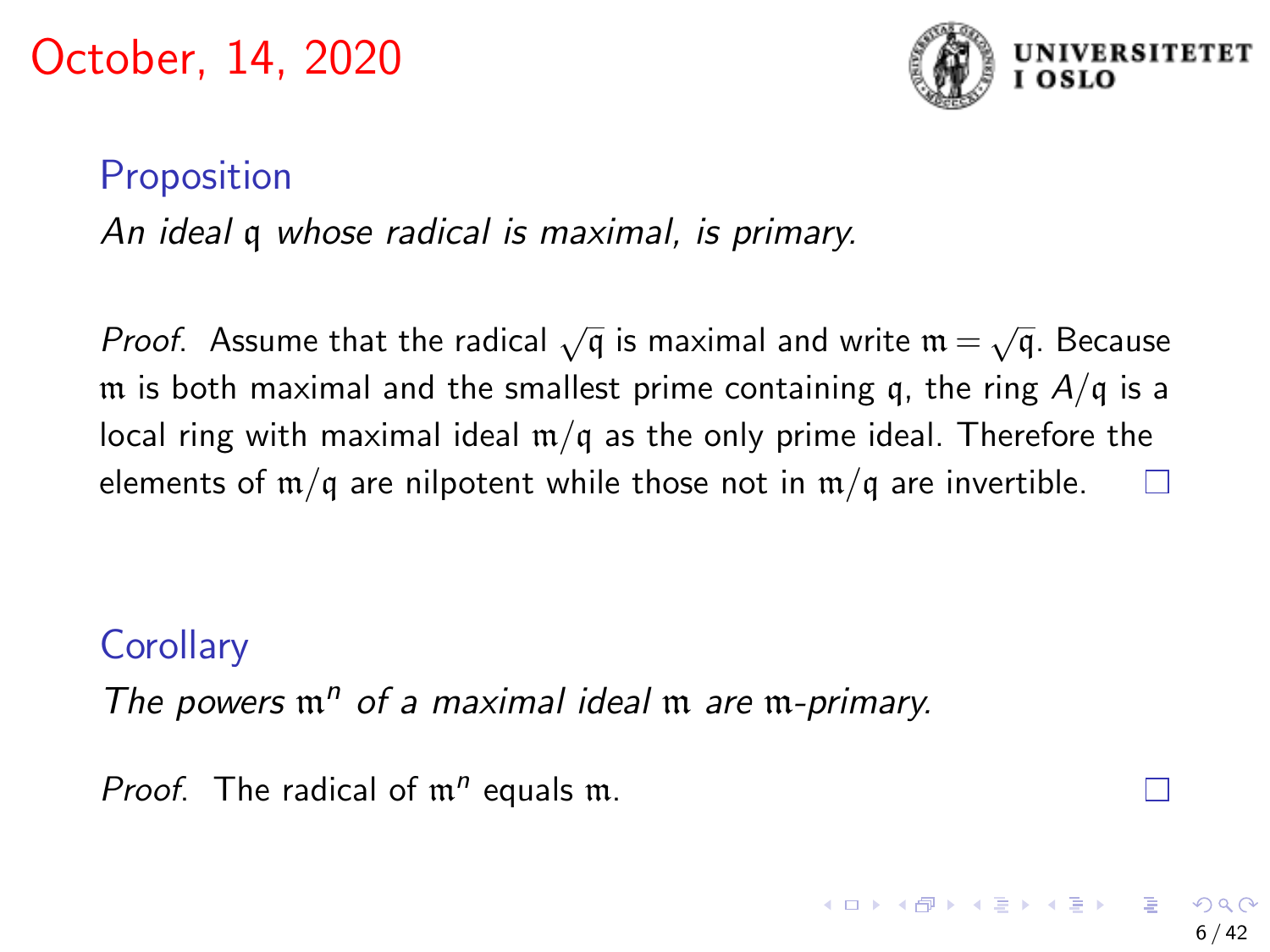

#### Lemma

Assume that  $B \subset A$  is an extension of rings and that q is a p-primary ideal in A. Then  $q \cap B$  is a p $\cap B$ -primary ideal in B.

*Proof.* Since  $B/\mathfrak{q} \cap B \subset A/\mathfrak{q}$ , the multiplication by x in  $B/\mathfrak{q} \cap B$  is either injective or nilpotent since this holds for multiplication by x in  $A/qA$ . That  $(\sqrt{q}) \cap B = \sqrt{(q \cap B)}$  is trivial.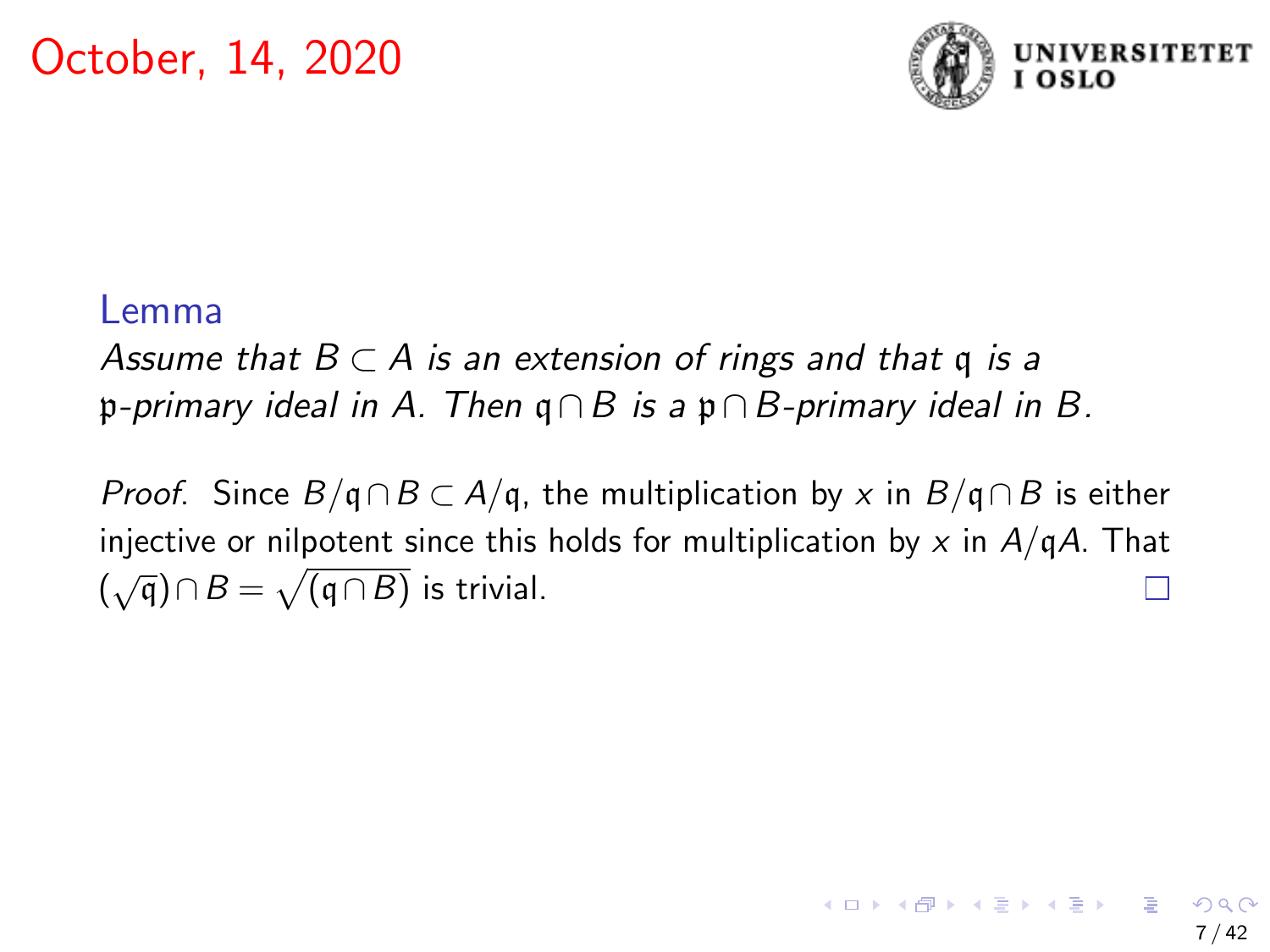

### Example

The ideal  $a = (x^2, xy)$  in the polynomial ring  $k[x, y]$  has a radical that is prime, but a is not primary. The radical of  $(x^2, xy)$  equals  $(x)$ , which is prime, but in the quotient  $k[x,y]/(x^2,xy)$ multiplication by y is neither injective nor nilpotent (y kills the class of x, but no power of y lies in  $(x^2, xy)$ ). One decomposition of  $(x^2, xy)$  as an intersection of primary ideals is

$$
(x2, xy) = (x) \cap (x2, y).
$$

Checking the equality is not hard. One inclusion is trivial, and the other holds since a relation  $z = ax = bx^2 + cy$  implies that  $x|c$  (the polynomial ring is UFD, and hence  $z \in (x^2, xy)$ . Notice that both ideals in the intersections are primary;  $(x)$  since it is prime and  $(x^2, y)$  because the radical equals  $(x, y)$  which is maximal.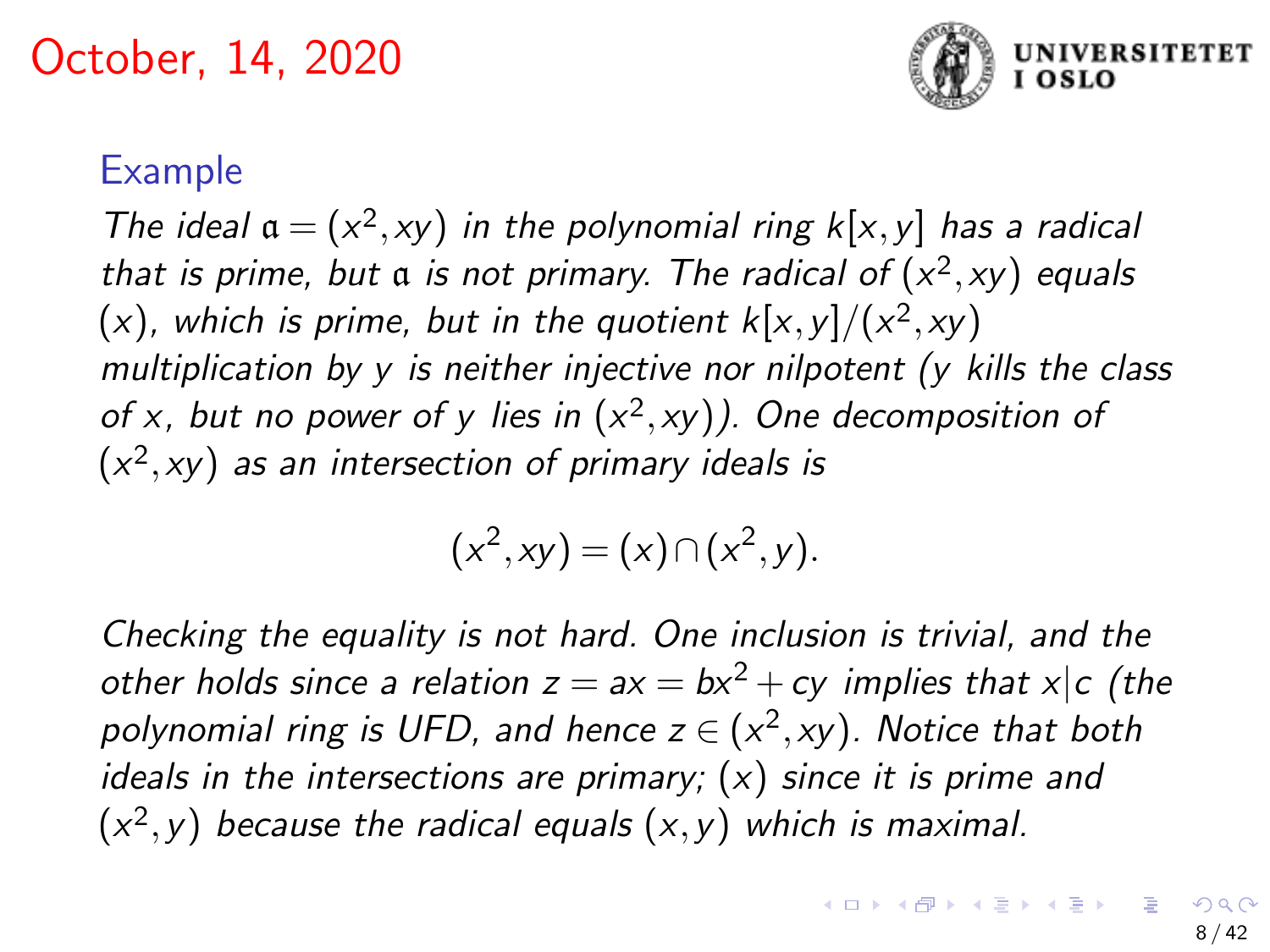

### Example

One also has other decompositions of a into an intersection of primary ideals, for instance, it holds true that

$$
(x^2, xy) = (x) \cap (x, y)^2.
$$

Indeed, the polynomials in  $(x^2, xy)$  are those with x as factor that vanish at least to the second order at the origin. This exemplifies that primary decompositions are not unique in general.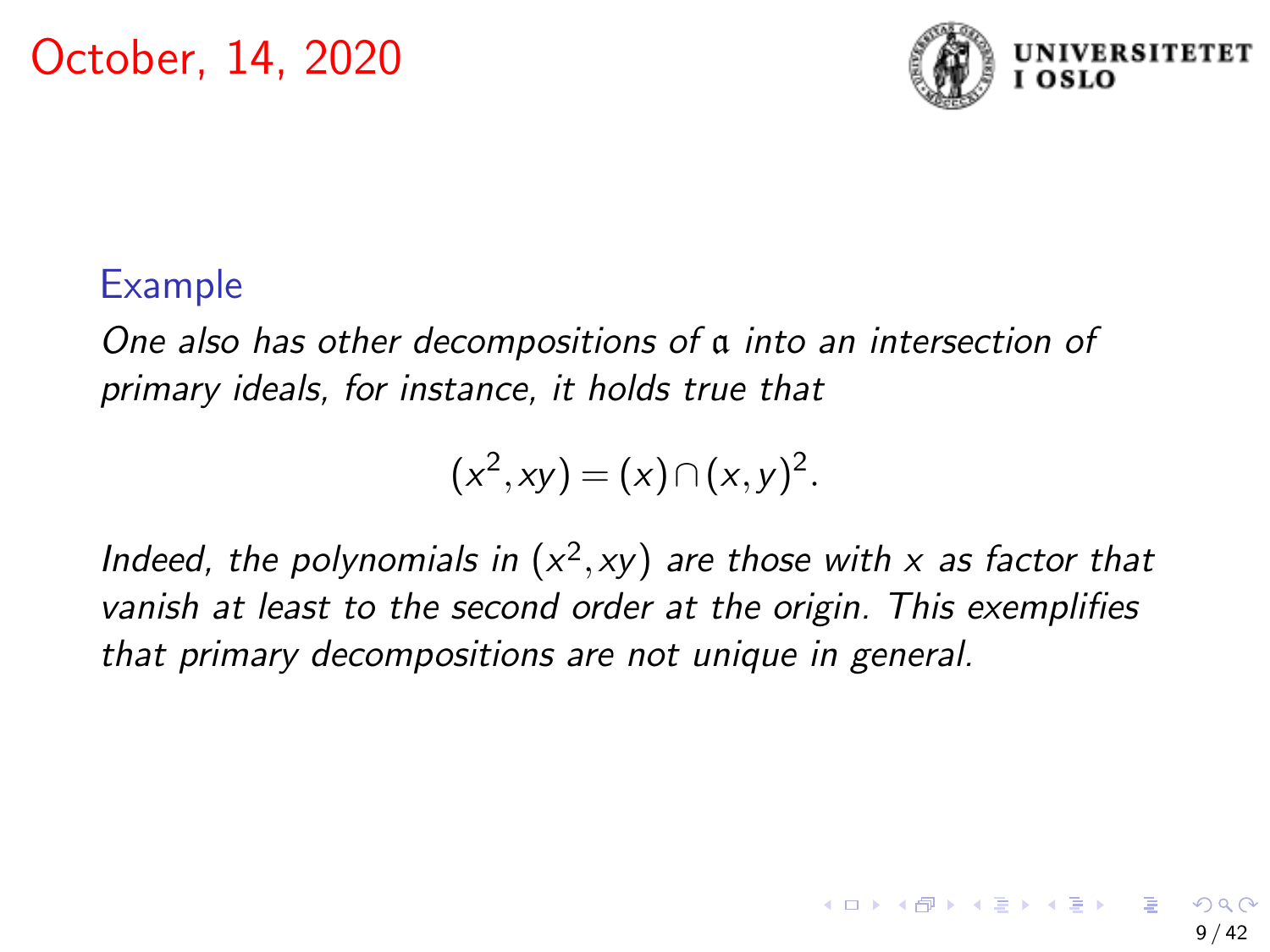

# Example

This is the standard example of a prime ideal whose square (or any its powers, for that matter) is not primary. It goes as follows: Let  $A = k[X, Y, Z]/(Z^2 - XY)$  and, true to our usual convention we denote byx, y and z the classes of the variables in A; then the constituting relation  $z^2 = xy$  holds in A. The ideal  $\mathfrak{p} = (z,x)$  is prime, but  $\mathfrak{p}^2$  is not primary; indeed, yx lies there, but neither does  $\times$  lie in  $\mathfrak{p}^2$  nor does y lie in  $\mathfrak{p}.$  A decomposition of  $\mathfrak{p}^2$  into primary ideals is shaped like

$$
(z,x)^2 = (z^2, zx, x^2) = (yx, zx, x^2) = (x,y,z) \cap (x).
$$

Obviously the ideal  $(x, y, z)$  being maximal is primary. The ideal  $(x)$ is more interesting. Killing  $x$ , we obtain the ring  $A/({\mathsf{x}}) = k[Y,Z]/(Z^2)$ , whose elements are either non-zero divisors or nilpotent and  $(x)$  is a primary ideal. It's radical equals  $(z, x)$ .

**K ロ ▶ K 御 ▶ K 君 ▶ K 君 ▶ │ 君**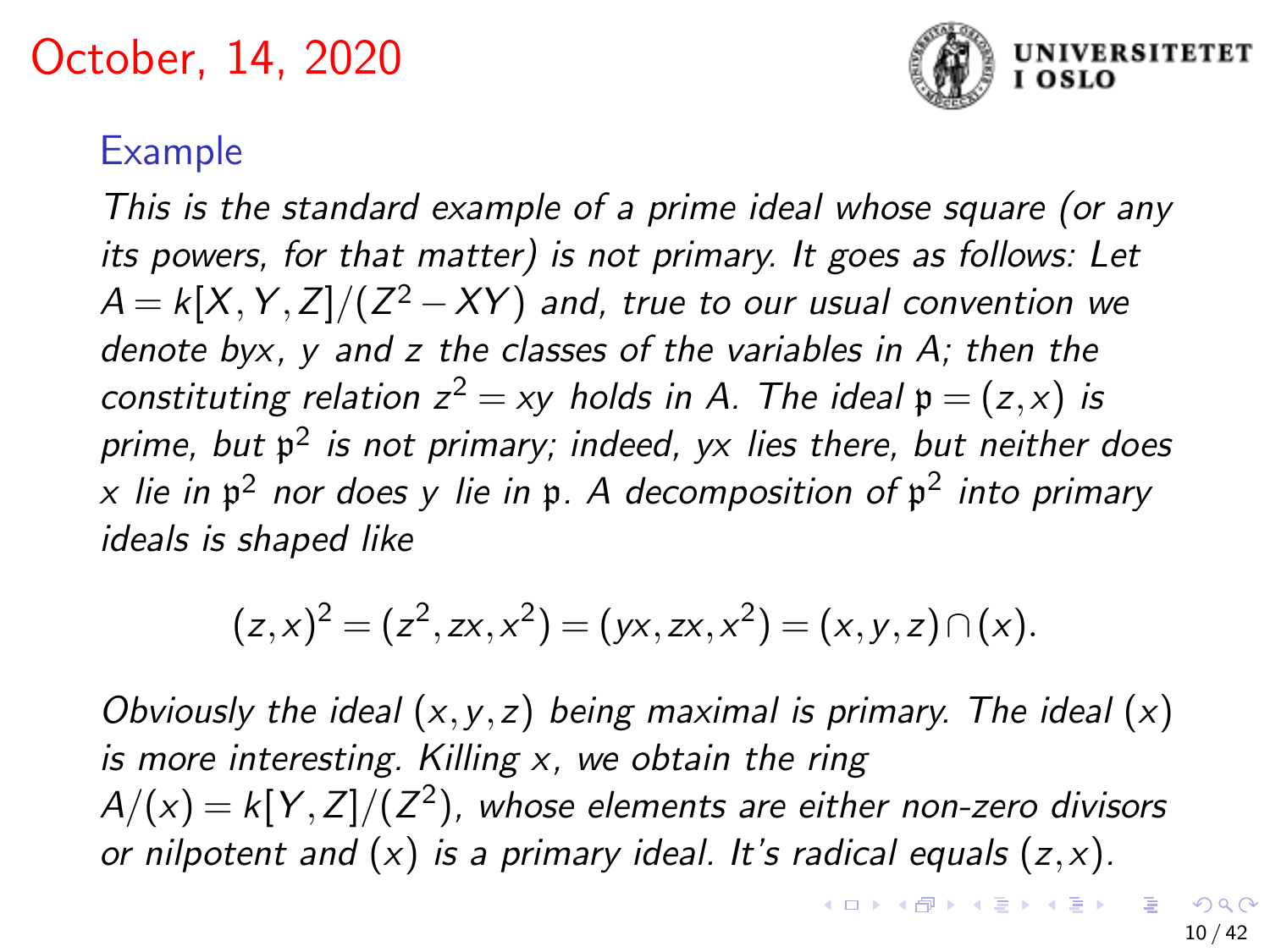

# **Proposition**

If  $q_i$  is a finite collection of  $\mathfrak p$ -primary ideals, then the intersection  $\bigcap_i \frak q_i$  is p-primary.

Proof. Taking radicals commutes with taking finite intersection and therefore one has  $\sqrt{\bigcap_i \mathfrak{q}_i} = \bigcap_i$  $\sqrt{q_i} = \mathfrak{p}$ . Assume next that  $xy \in \bigcap_i q_i$ , but  $\mathsf{y} \notin \bigcap_i \mathfrak{q}_i;$  that is,  $\mathsf{x} \mathsf{y} \in \mathfrak{q}_i$  for each  $i$ , but  $\mathsf{y} \notin \mathfrak{q}_\mathsf{v}$  for some  $\mathsf{v}.$  Since  $\mathfrak{q}_\mathsf{v}$  is p-primary x lies in the radical  $\sqrt{q}_v$  of  $q_v$ , which equals p, but as we just checked,  $\frak{p}$  is as well the radical of the intersection  $\bigcap_i \frak{q}_i.$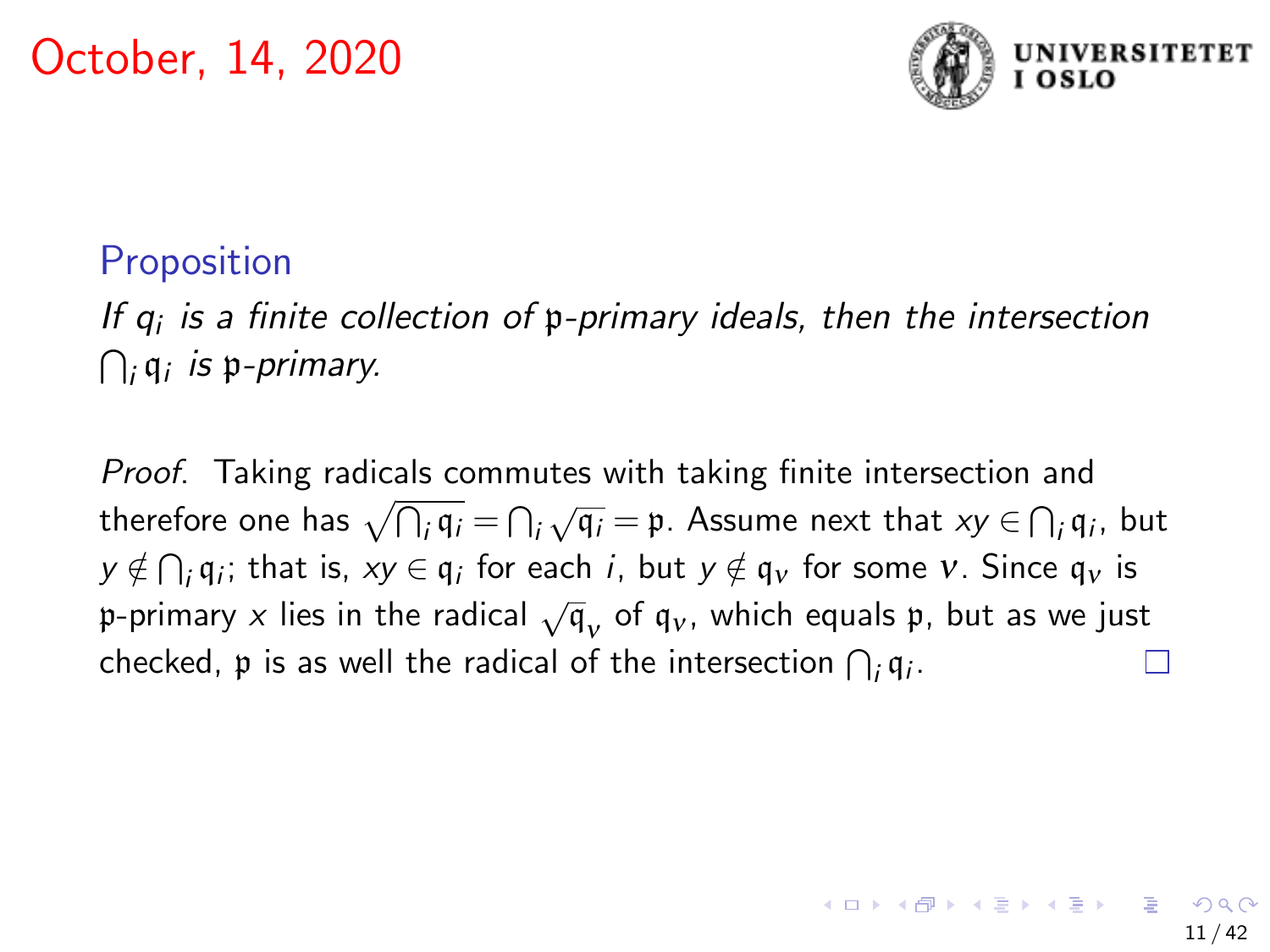

The hypothesis that the intersection be finite cannot be discarded. Powers  $m^{i}$  of a maximal ideal are all primary and have the same radical, namley m, but at least when A is a Noetherian domain, their intersection equals the zero ideal (0) by Krull's intersection theorem — which might be primary, but certainly not m-primary (in most cases). There are however instances when infinite intersection of primary ideals are primary.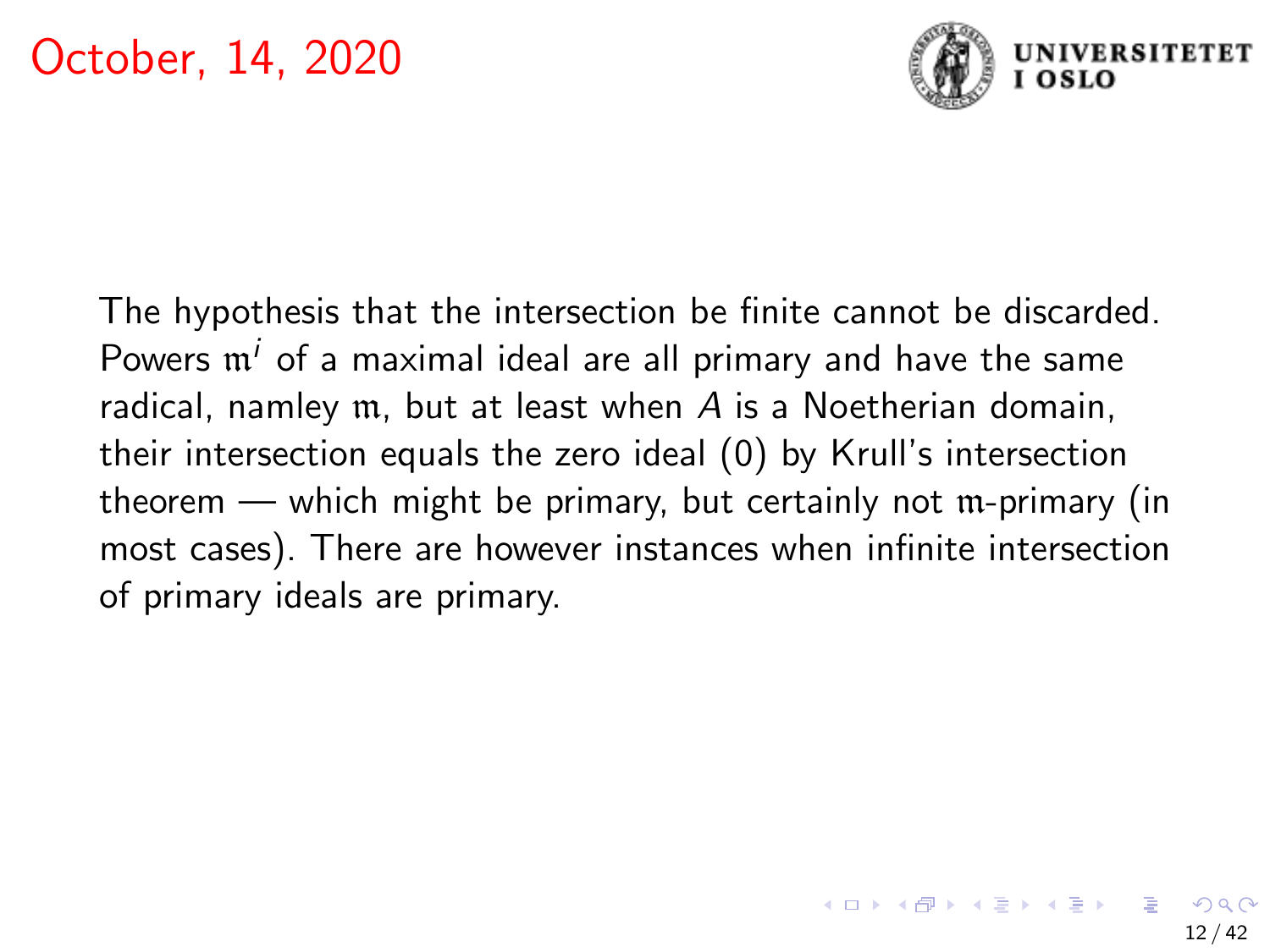

### **Proposition**

Let S a multiplicative set in the ring A and let q be a p-primary ideal. Assume that  $S \cap \mathfrak{p} = \emptyset$ . Then  $S^{-1}\mathfrak{q}$  is  $S^{-1}\mathfrak{p}$ -primary and it holds true that  $\iota_S^{-1}(S^{-1}\mathfrak{q}) = \mathfrak{q}$ .

*Proof.* Localizing commutes with forming radicals so the radical of  $S^{-1}$ q equals  $S^{-1}$ p. Assume that  $x/s \cdot y / s' \in S^{-1}$ q, but that  $y/s' \notin S^{-1}$ q. Then  $txy \in q$  for some  $t \in S$ , and obviously it holds that  $y \notin q$ . Hence  $tx$  lies in the radical p of q, and since  $t \notin \mathfrak{p}$ , we conclude that  $x \in \mathfrak{p}$ ; in other words  $x/s$  lies in  $S^{-1}\mathfrak{p}.$ 

To verify that  $\iota_S^{-1}(S^{-1}\mathfrak{q}) = \mathfrak{q}$  let  $x \in A$  be such that  $\iota_S(x) \in S^{-1}\mathfrak{q}$ . This means that  $sx \in q$  for some  $s \in S$ , but by hypothesis  $\mathfrak{p} \cap S = \emptyset$  so that  $s \notin \mathfrak{p}$ ; thence  $x \in \mathfrak{q}$  because q is primary.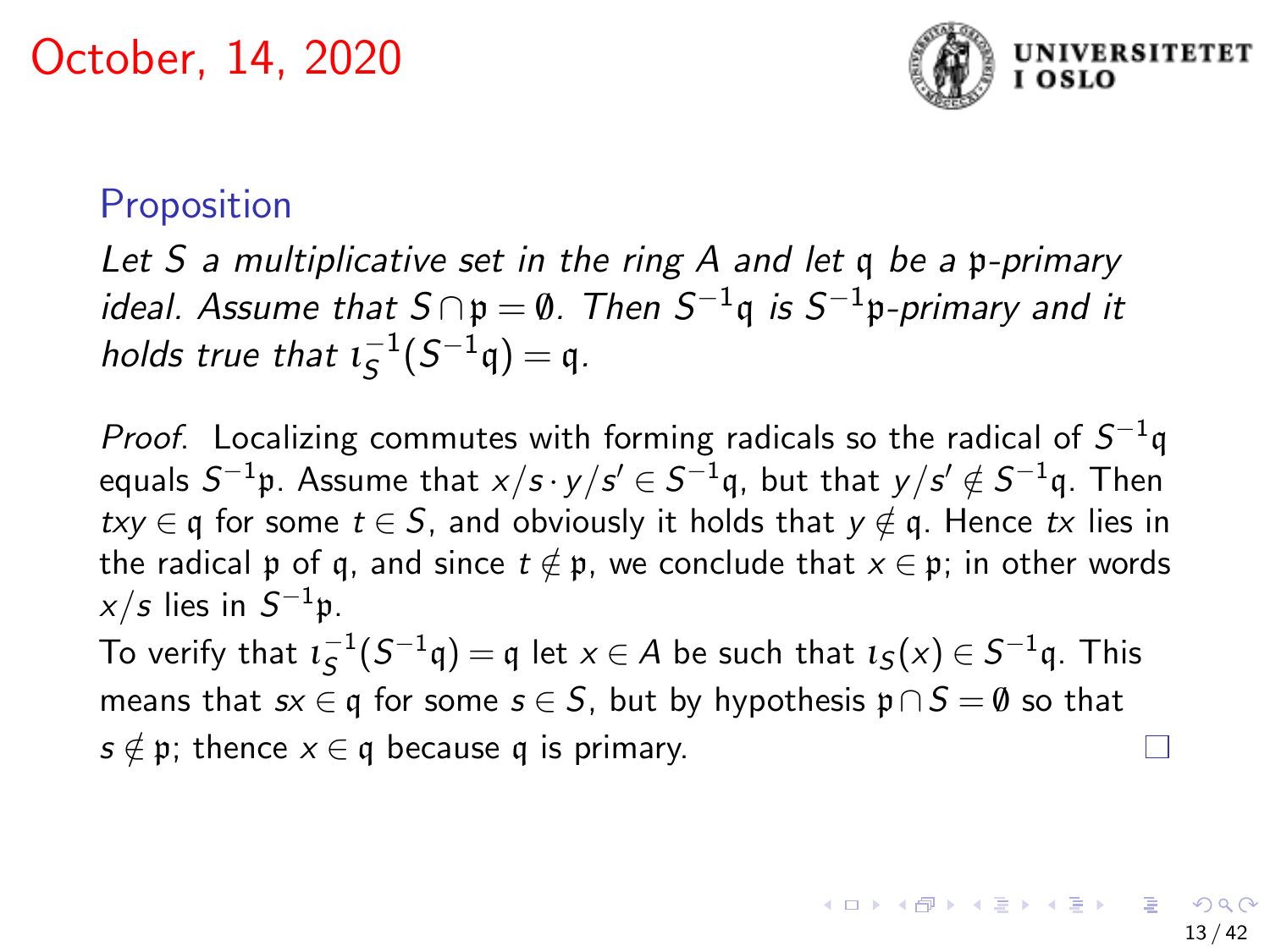

## **Proposition**

Let  $\phi$ :  $A \rightarrow B$  be a surjective map of rings with kernel a. Assume that q is an ideal in A containing the kernel a. Then the image  $qB = q/a$  of q in B is primary if and only if q is. The radical of the image equals the image of the radical; or in symbols,  $m$ age equals the *n*<br> $\sqrt{q}/q = (\sqrt{q})/q$ .

Proof. This is pretty obvious because by the Isomorphism Theorem it holds that  $A/q = B/qB$ , so the multiplication-by-what-ever-maps are the same.

In particular, we observe that the ideal q is primary if and only if the zero ideal (0) is a primary ideal in the quotient  $A/q$ .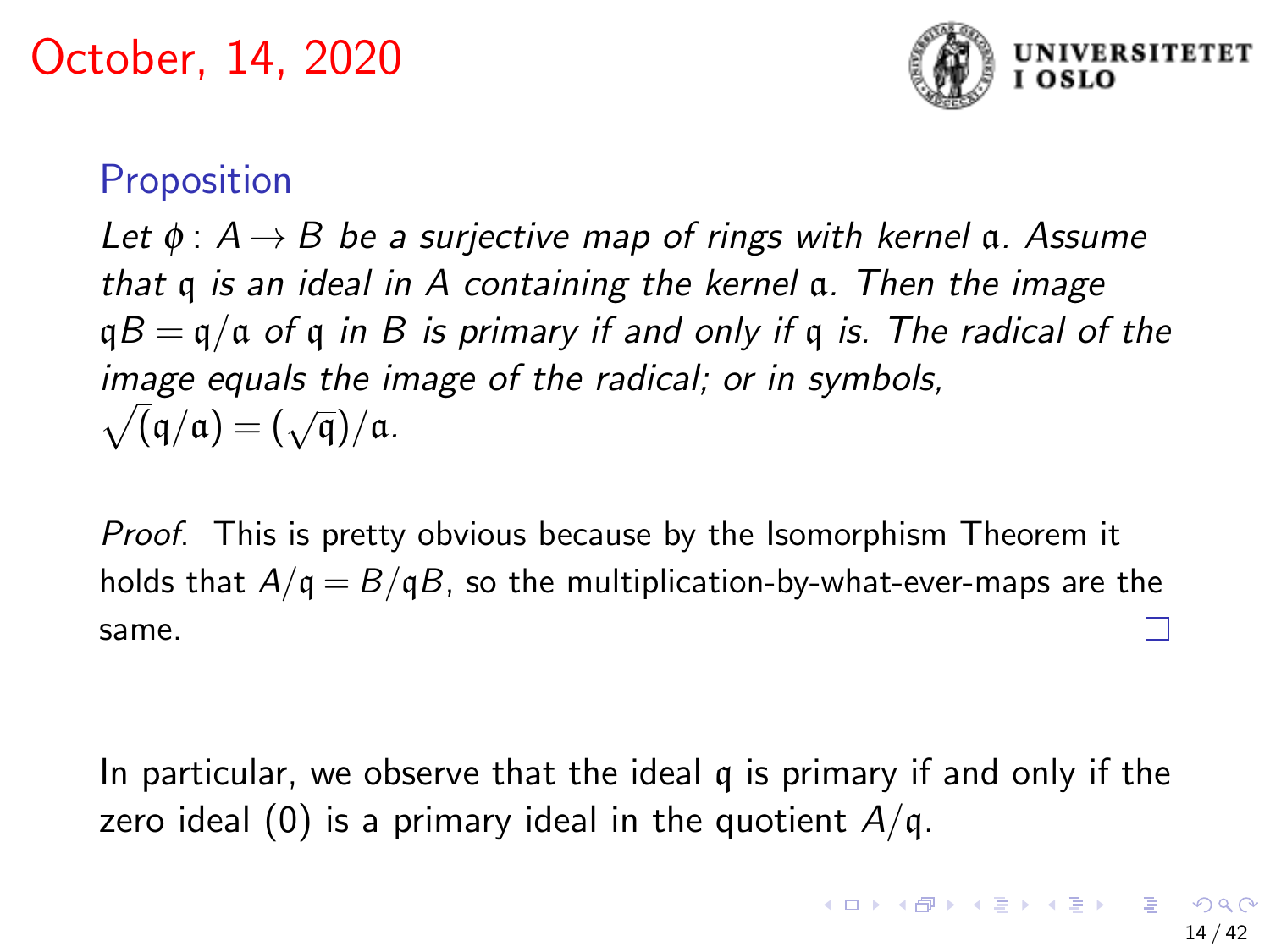

## Definition

1. Let a be an ideal in the ring  $A$ . A primary decomposition of a is an expression of a as a finite intersection of primary ideals; that is, an equality like

$$
\mathfrak{a} = \mathfrak{q}_1 \cap \ldots \cap \mathfrak{q}_r
$$

where the  $q_i$ 's are primary ideals.

2. The primary decomposition is called minimal or reduced if all the primary accomposition is called **infinition** of **i**ce<br>the radicals  $\sqrt{\mathfrak{q}_i}$  are different and the intersection is irredundant.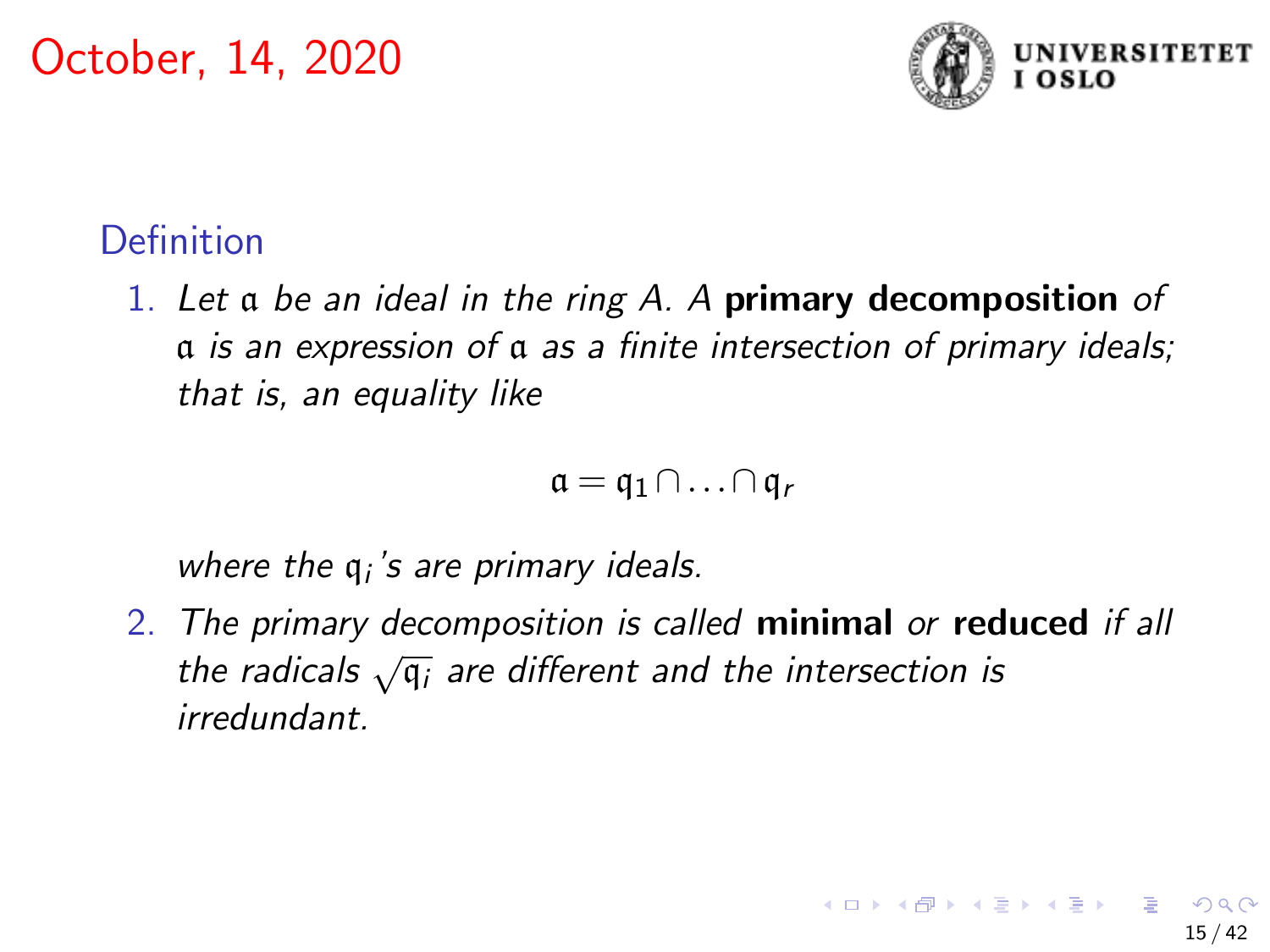

### Example

Consider  $\mathfrak{m}^2 = (x^2, xy, y^2)$  in the polynomial ring  $k[x, y]$  (where  $m = (x, y)$ ). For all scalars  $\alpha$  and  $\beta$  with  $\alpha \neq 0$  one has the equality

$$
\mathfrak{m}^2 = (x^2, xy, y^2) = (x^2, y) \cap (y^2, \alpha x + \beta y).
$$

Indeed, one easily checks that  $\mathfrak{m}^2 \subset (x^2,y) \cap (y^2,\alpha x + \beta y)$  (since  $\alpha \neq 0$ ), and the other inclusion amounts to the two lines generated by the class of y and the class of  $\alpha x + \beta y$  in the two dimensional vector space  $m/m^2$  intersecting in 0.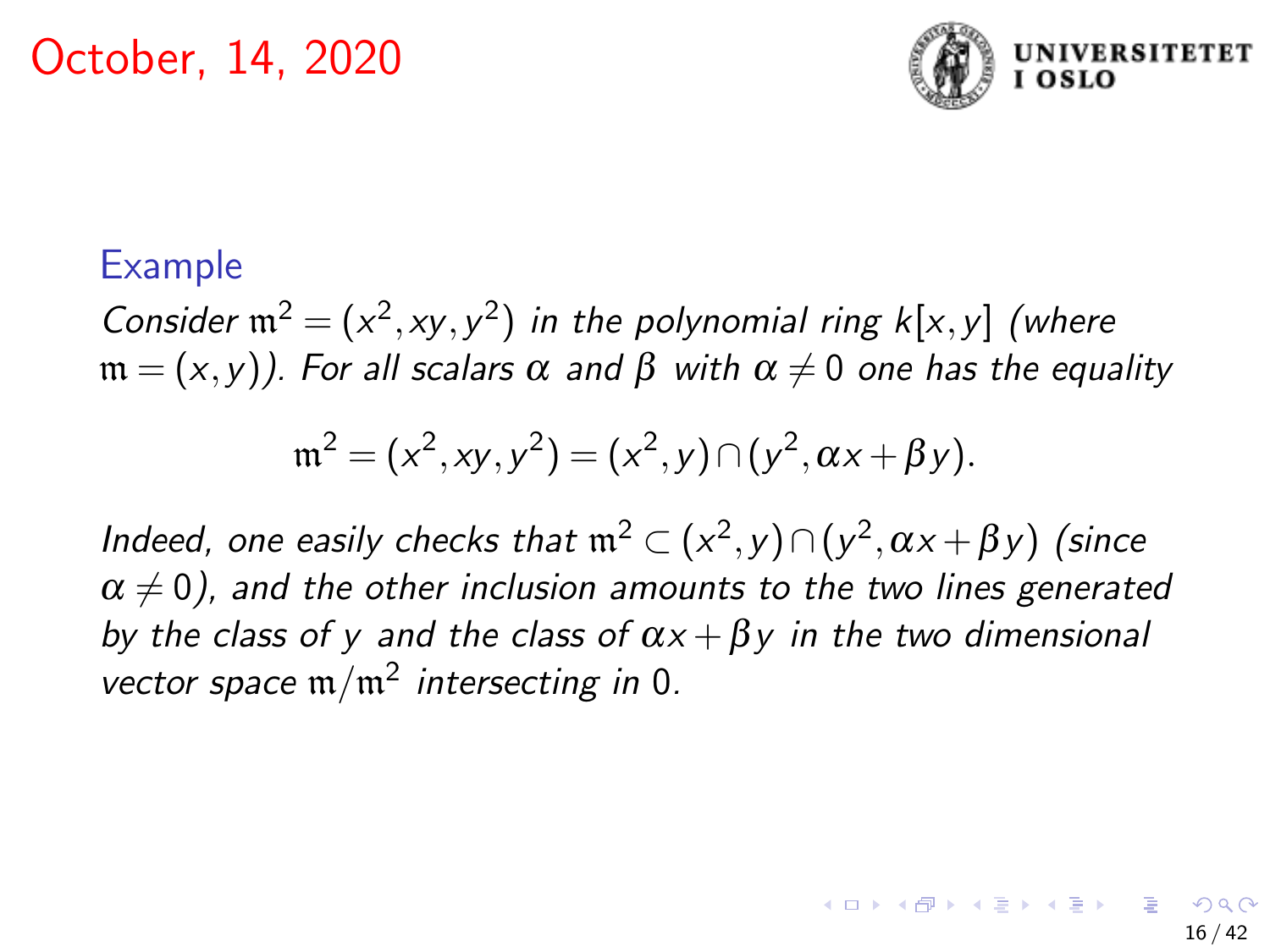

17 / 42

### **Proposition**

Assume that S is a multiplicatively closed subset of the ring A and that  $\mathfrak{a} = \mathfrak{q}_1 \cap \ldots \cap \mathfrak{q}_r$  is a primary decomposition of an ideal  $\mathfrak a$  and denote the radical of  $q_i$  by  $p_i$ . Then it holds true that  $S^{-1}\mathfrak{a} = S^{-1}\mathfrak{q}_1 \cap \cdots \cap S^{-1}\mathfrak{q}_r$ . Moreover, either  $S^{-1}\mathfrak{q}_i$  is primary with radical  $S^{-1}\mathfrak{p}_i$  or  $S^{-1}\mathfrak{q}_i = S^{-1}A$ .

Proof.

- 1. Localization commutes with finite intersection.
- 2. If  $S \cap q \neq \emptyset$ , then  $S^{-1}q = S^{-1}A$ .
- 3. Assume  $S \cap \mathfrak{q} = \emptyset$ . Then we have shown that  $S^{-1}\mathfrak{q}$  is  $S^{-1}\mathfrak{p}$ -primary.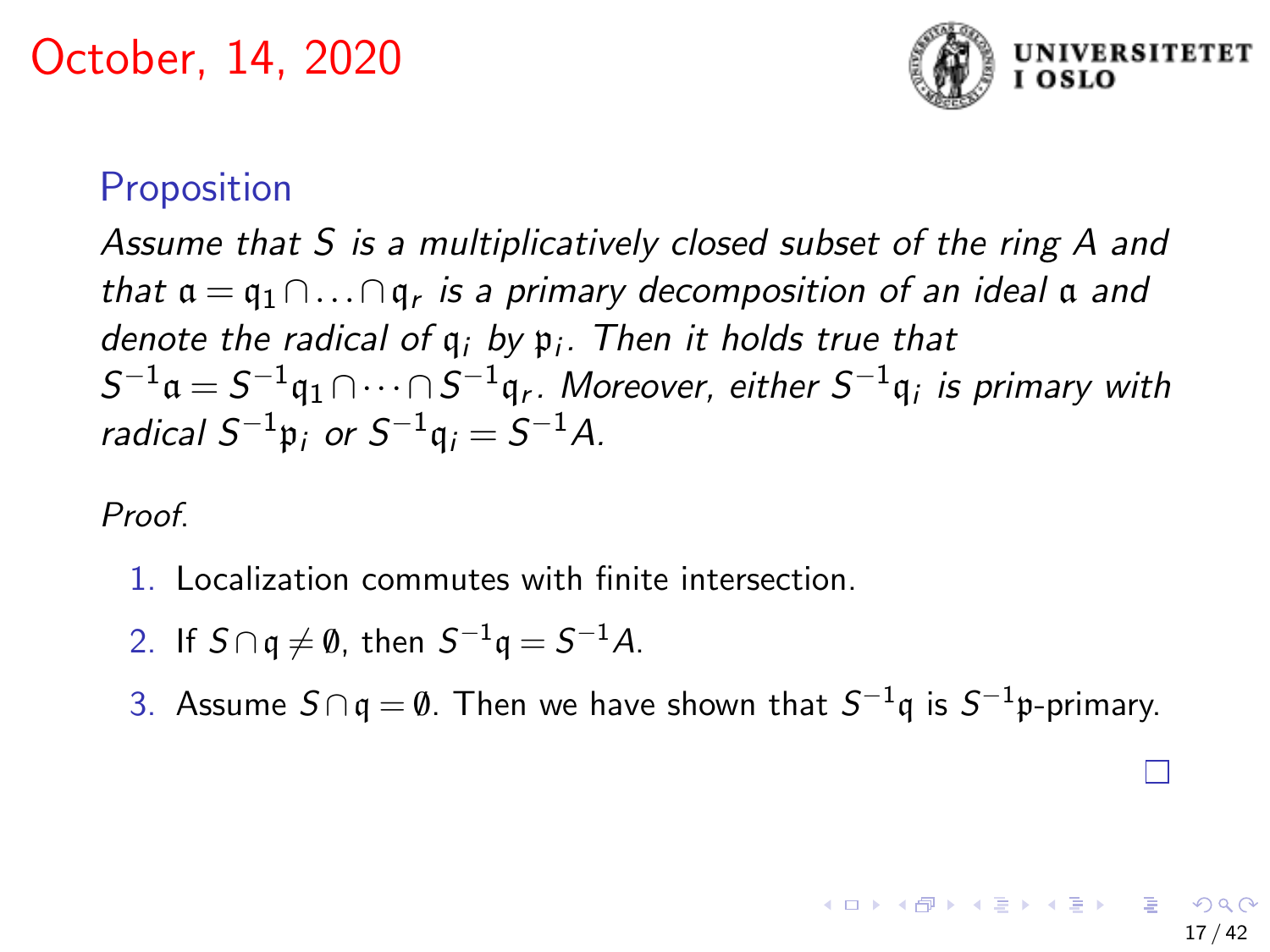

The resulting decomposition of  $S^{-1}\mathfrak{a}$  is not always irredundant even if the one one starts with is. The primes  $\mathfrak{p}_i$  meeting S blow up to the entire ring  $S^{-1}A$  and will not contribute to the intersection; they can thus be discarded, and one may write

$$
S^{-1}\mathfrak{a}=\bigcap_{S\cap\mathfrak{p}_i=\emptyset}S^{-1}\mathfrak{q}_i.
$$

A particularly interesting case arises when one takes  $S$  to be the complement of one of the  $\mathfrak{p}_i$ 's, say  $\mathfrak{p}_v$ . Then for A localised at the prime ideal  $\frak{p},$  that is in the multiplicative set  $A\!\setminus\!\frak{p}.$   $\frak{a} A_{\frak{p}_{\nu}}=\frak{q}_{\nu} A_{\frak{p}_{\nu}}.$ and  $\mathfrak{a}A_{\mathfrak{p}_v}$  is a *primary* ideal in  $A_{\mathfrak{p}_v}.$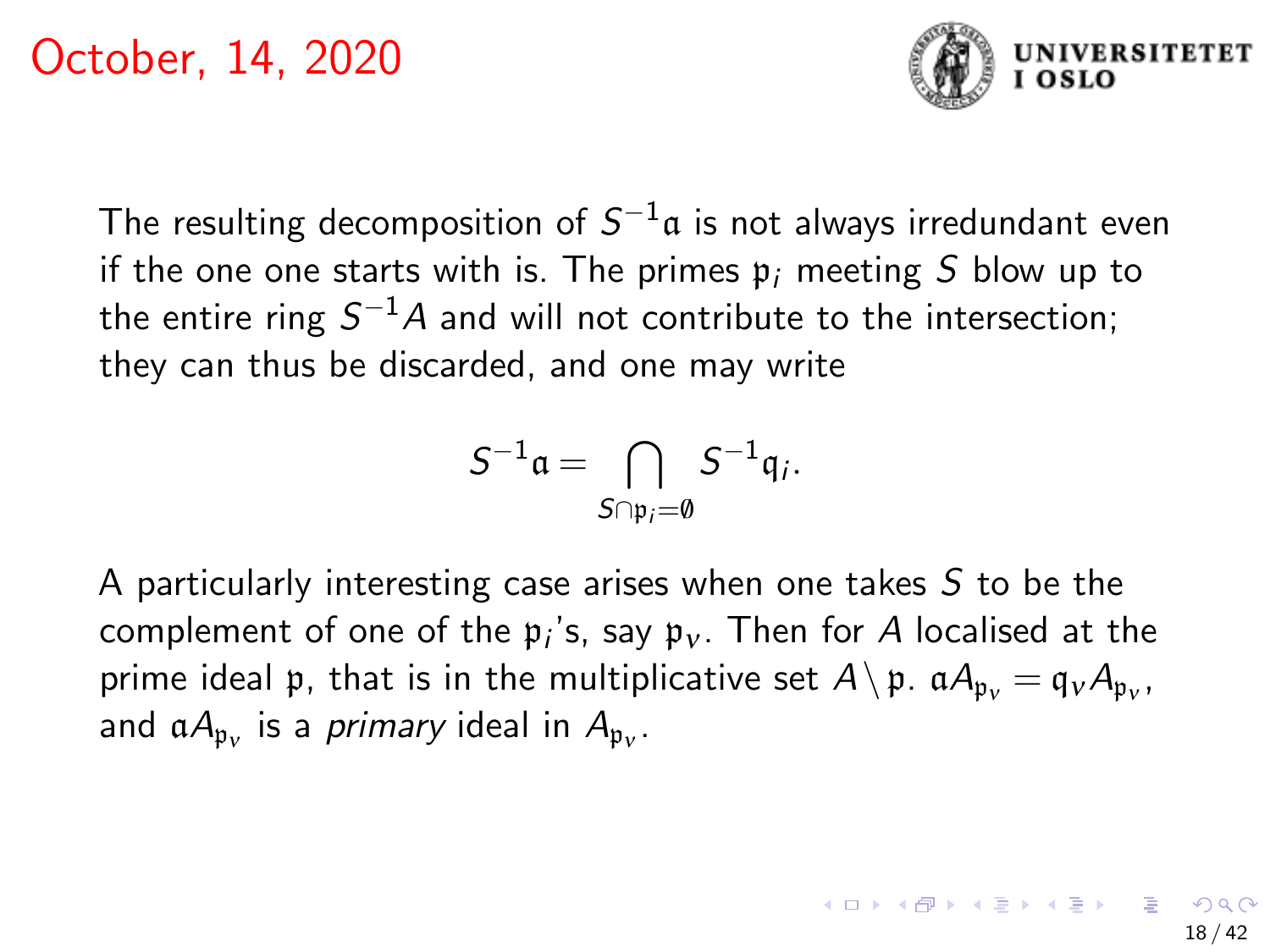

19 / 42

 $209$ 

目

メロメ メ御 メメ きょうぼ おう

### Proposition

## In a Noetherian ring A any ideal a is the intersection of finitely many primary ideals.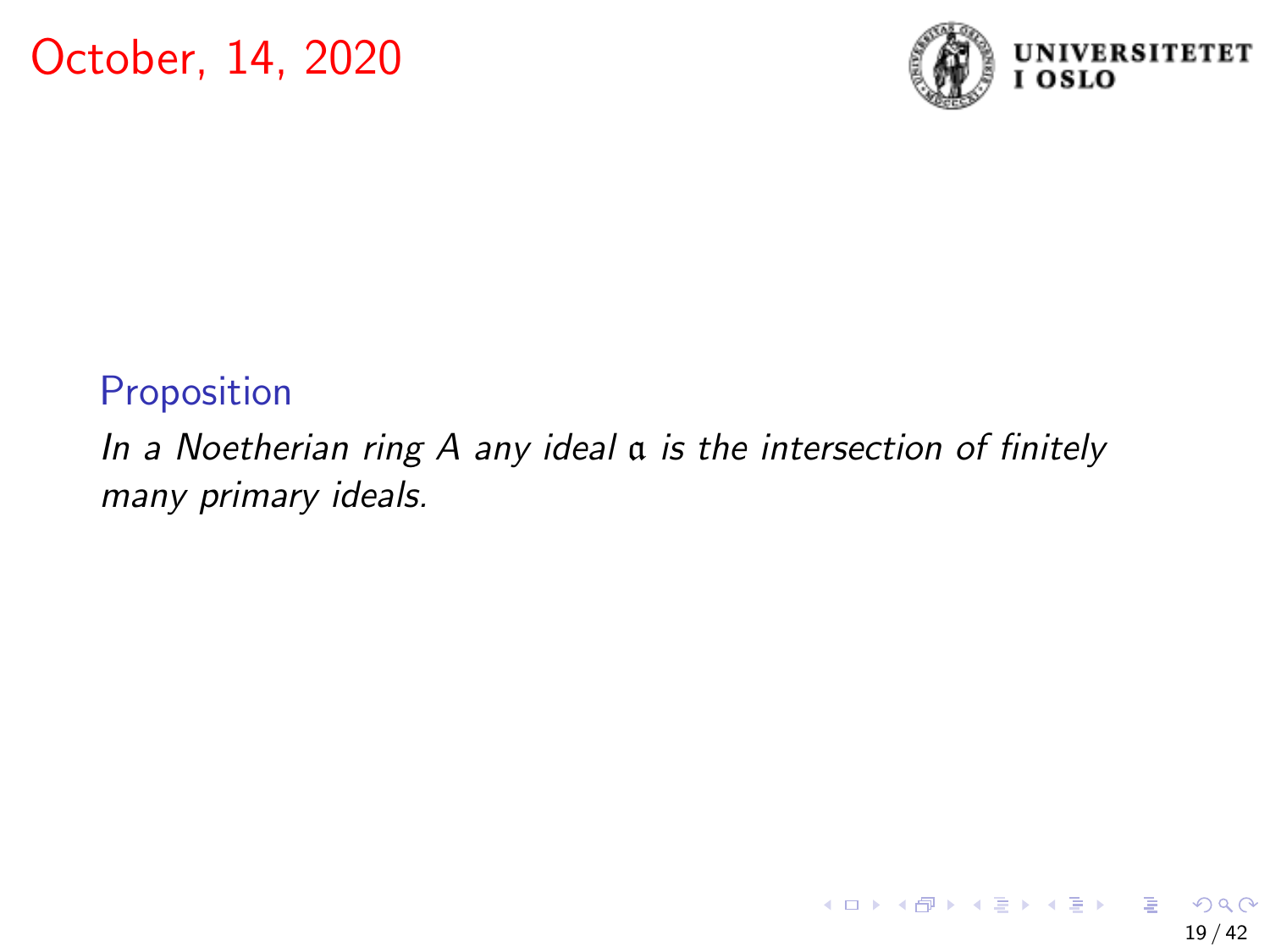

20 / 42

#### Proof.

- 1. Since the ring A is assumed to be Noetherian, the set of ideals for which the conclusion fails, if non-empty, has a maximal element a. Replacing A by  $A/a$  we may assume that the zero ideal is not the intersection of finitely many primary ideals in particular it is not primary), but that all non-zero ideals in A are, and aim for a contradiction.
- 2. By the new assumption in 1., there will be two elements  $x$  and y in A such that  $xy = 0$ , but with  $x \neq 0$  and y not nilpotent.
- 3. The different annihilators  $\text{Ann}(y^i)$  form an ascending chain of ideals, and hence  ${\rm Ann}({\rm y}^{\rm v})={\rm Ann}({\rm y}^{{\rm v}+1})$  for some  ${\rm v}.$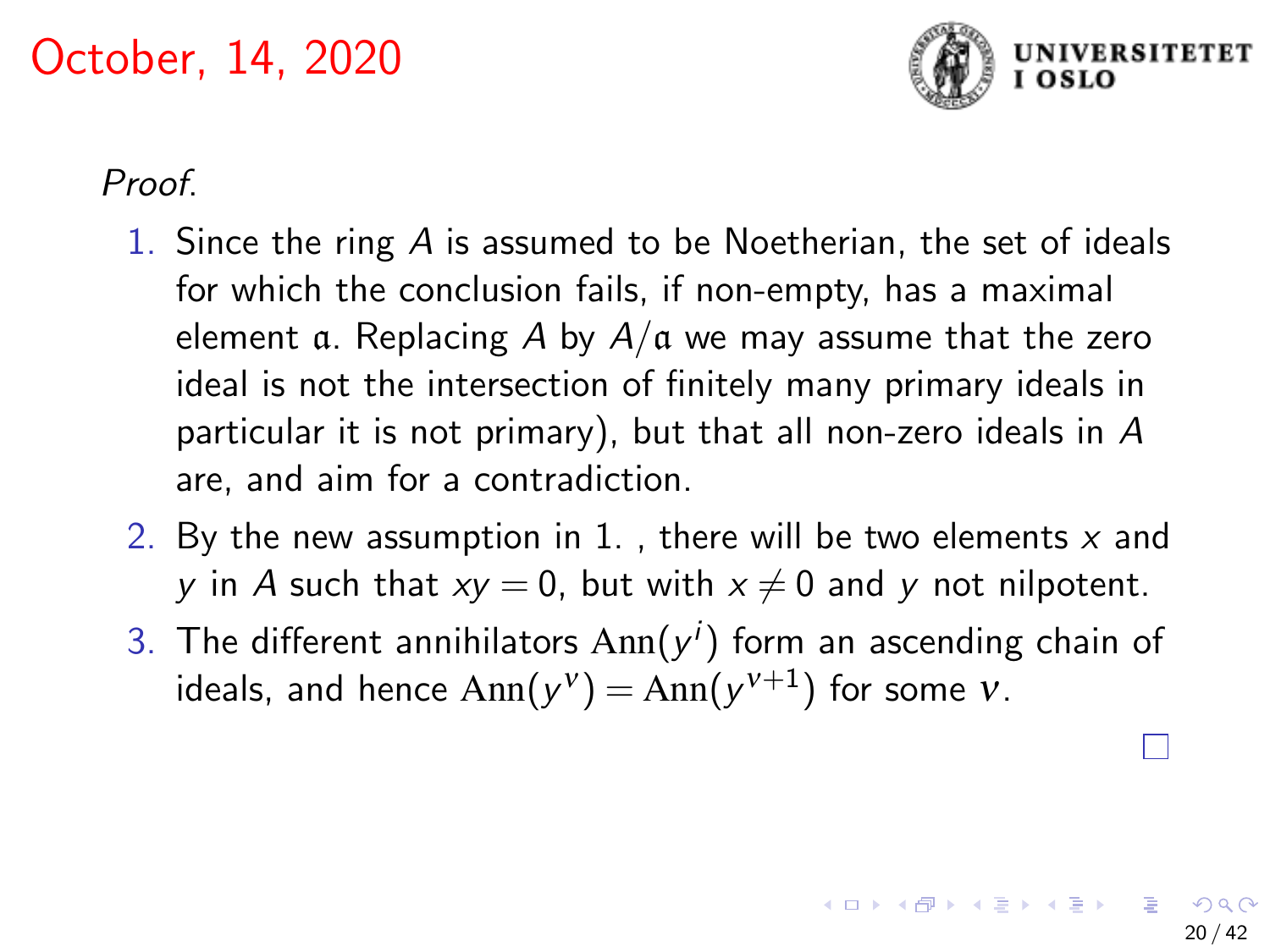

# Proof. [continue]

- 4. We contend that  $(0) = Ann(y) ∩ (y<sup>v</sup>)$ . Indeed, if  $a = by<sup>v</sup>$  lies in Ann(y), one has  $ay = by^{v+1} = 0$ , therefore  $b \in Ann(y^{v+1}) = Ann(y^v)$ , and it follows that  $a = by^v = 0$ .
- 5. Now,  $x \in Ann(y)$  is a non-zero element, and since y is not nilpotent, both ideals  $(y^{\nu})$  and  $\mathrm{Ann}(y)$  are non-zero and are therefore finite intersections of primary ideals; The same obviously then holds true for (0). Thus the zero ideal (0) is not crooked, contradicting the assumption it were!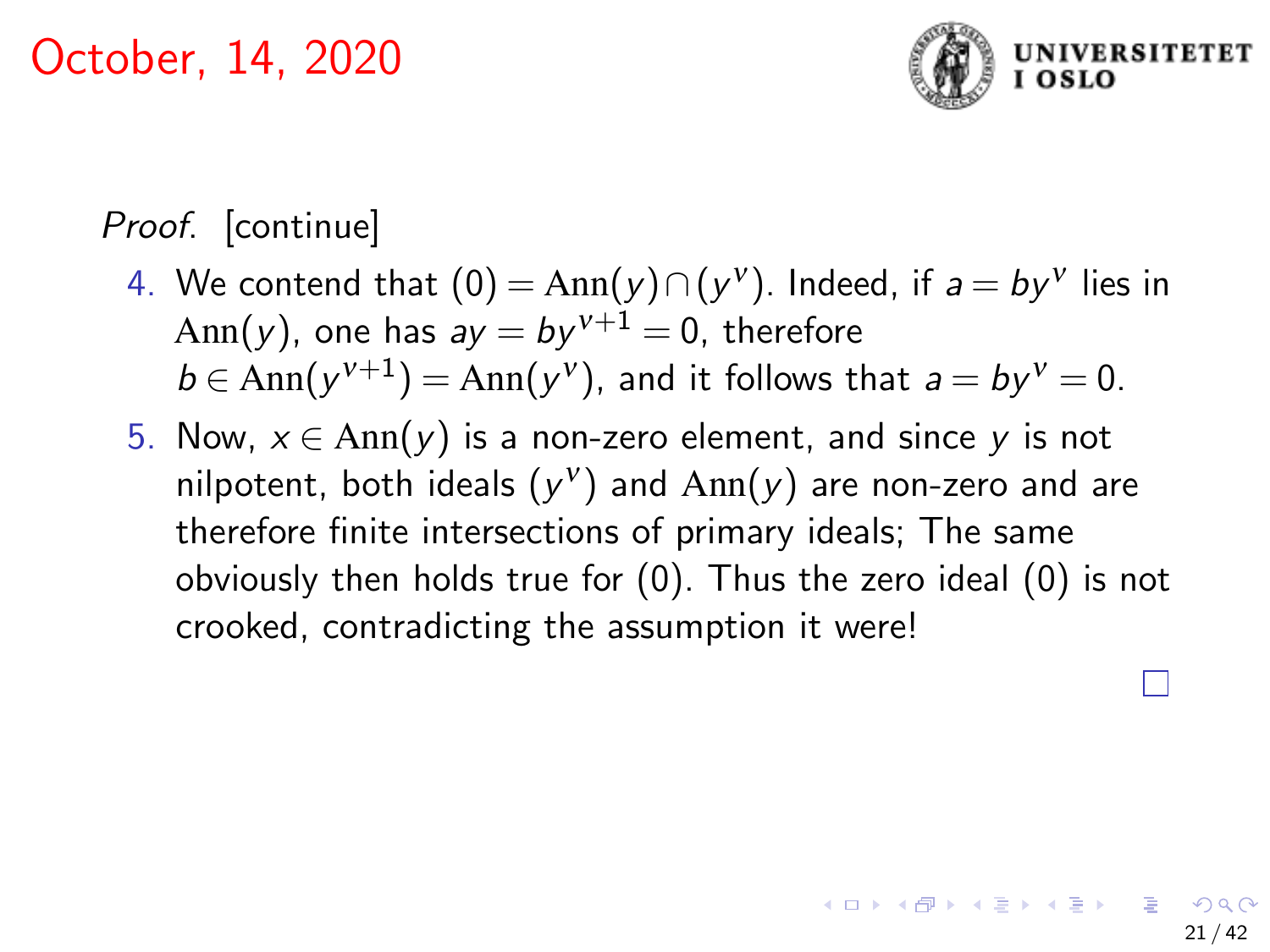

# Theorem (The Lasker-Noether theorem)

Every ideal in a Noetherian ring has a minimal primary decomposition.

Proof. Start with any decomposition of an ideal a into primary ideals (there is at least one according to the proposition above). By the above lemma it can be made minimal by regrouping ideals with the same radical and discarding redundant.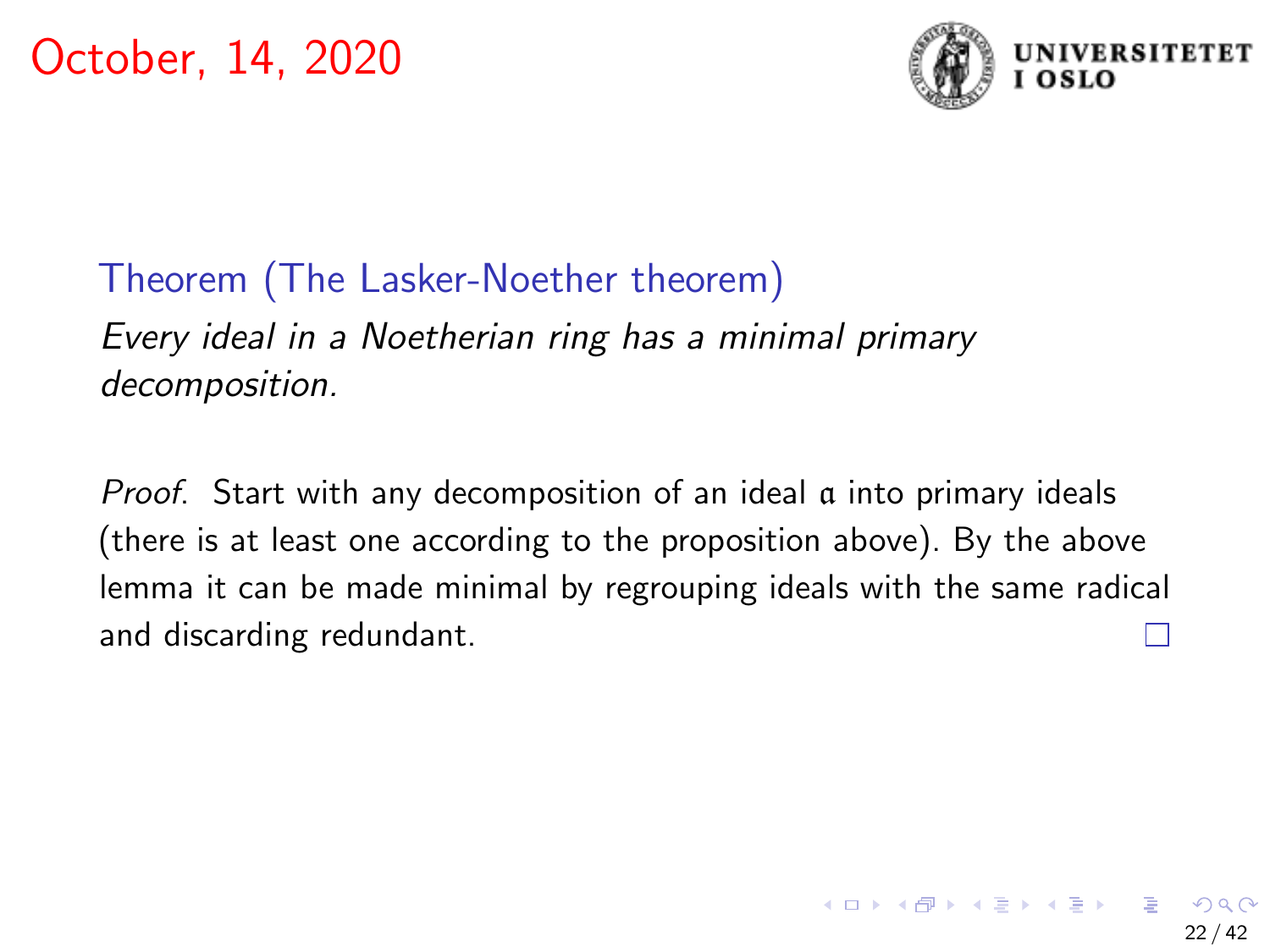

23 / 42

イロト 不優 トメ 差 トメ 差 トー 差

# October, 15, 2020

We continue to study primary decompositions, in particular the uniqueness theorems.

10.3-10.5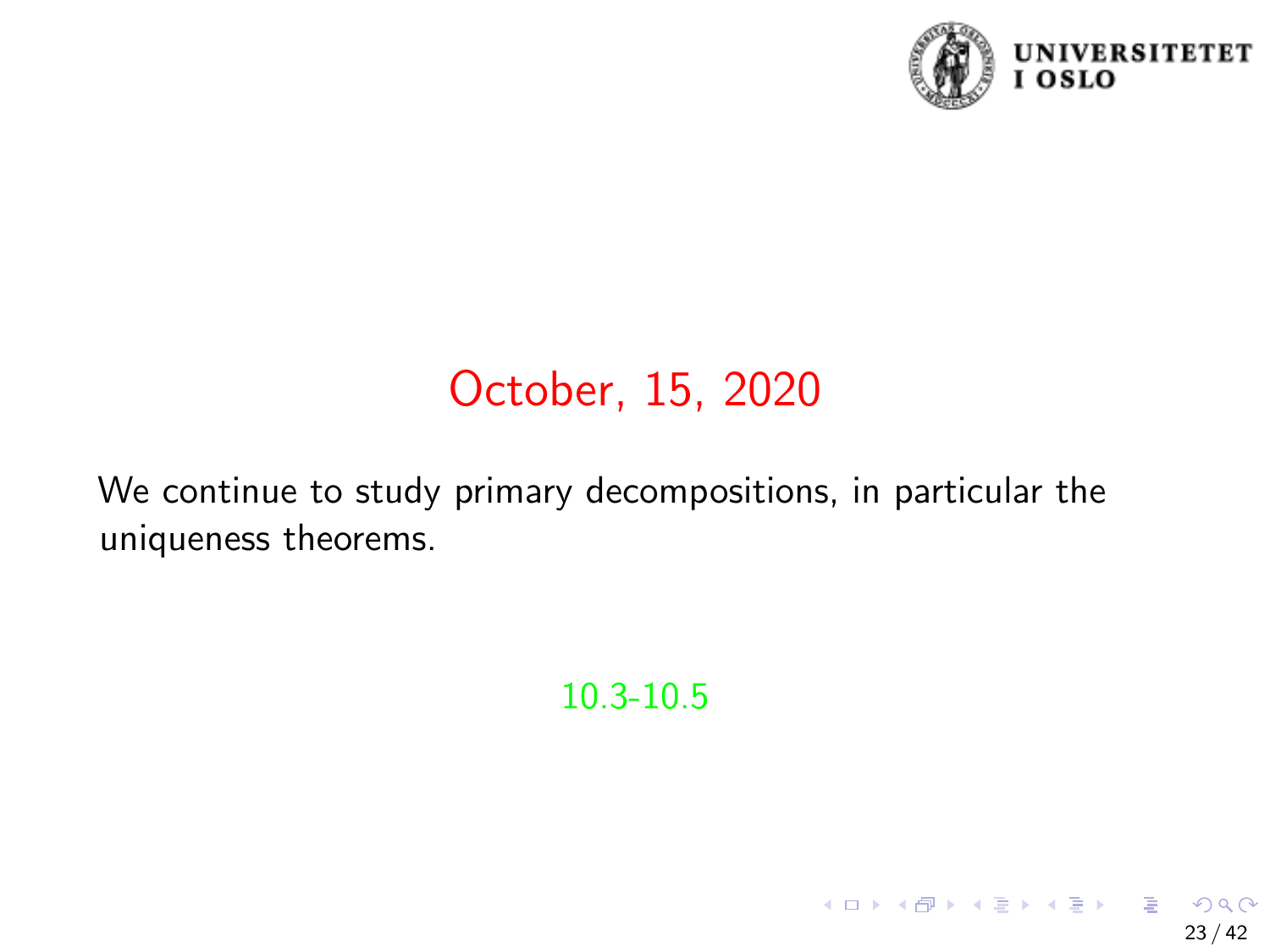

# **Proposition**

Let a be an ideal in a Noetherian ring A. The radicals that occur in an irredundant primary decomposition of a, are precisely those transporter ideals  $(a : x)$  with x in A that are prime.

Passing to the quotient  $A/a$  and observing that the quotient  $(a : x)/a$  equals the annihilator  $(0 : [x])$  of the class  $[x]$  in  $A/a$ , the theorem has the equivalent formulation:

# Proposition (Principle of annihilators)

The radicals arising from an irredundant primary decomposition of the zero ideal in a Noetherian ring A are precisely those ideals among the annihilators *Ann*(x) of elements x from the ring that are prime.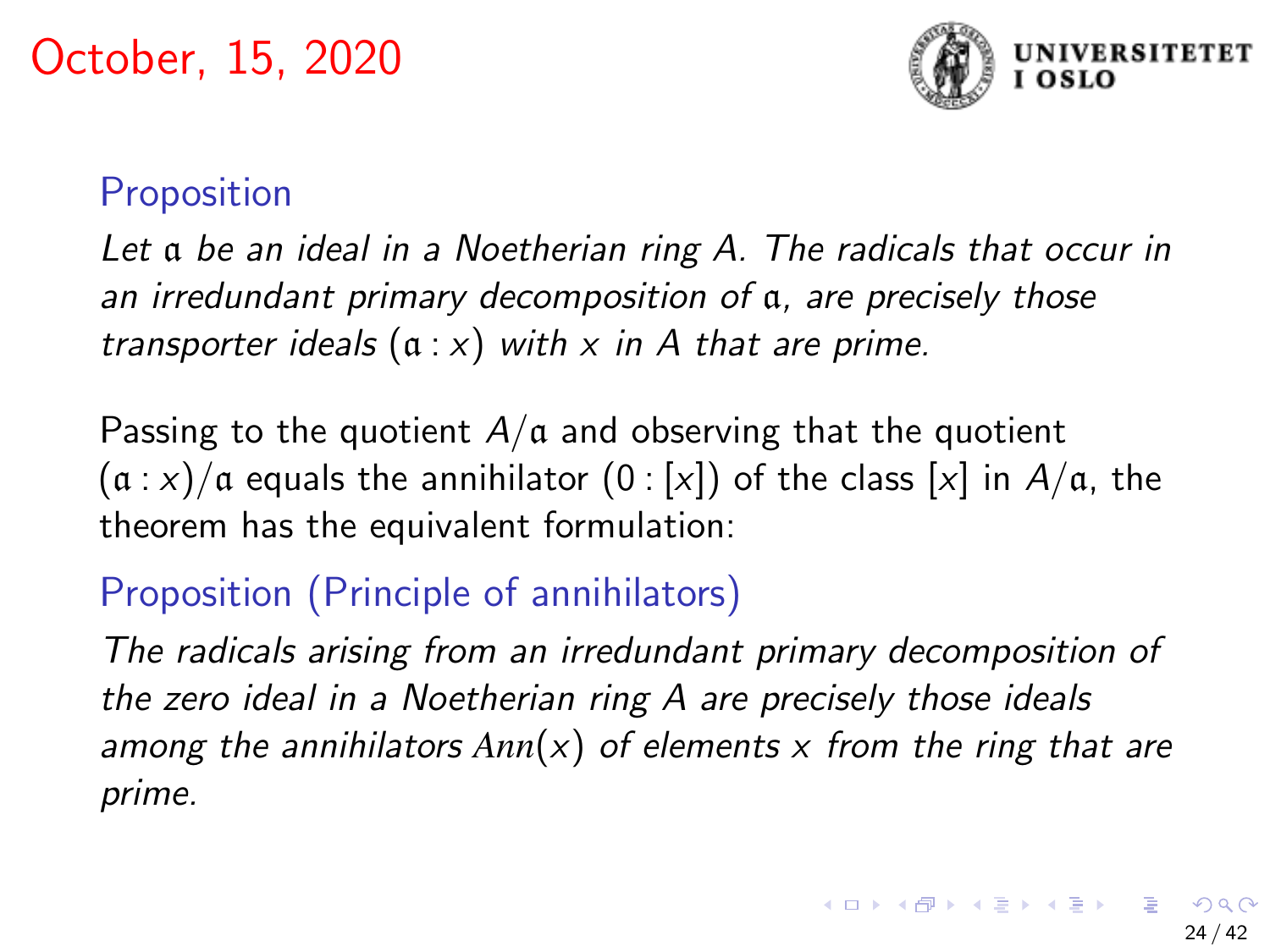Proof.



**K ロ ▶ K 個 ▶ K ミ ▶ K ミ ▶** 

- 1. Fix an irredundant primary decomposition of the zero ideal (0). There are two implications to prove, that the radicals of the primary ideals are annihilators, and that the annihilators are found in the decomposition.
- 2. We begin with letting q be one of the components and letting we begin with letting q be one of the components and letting  $p = \sqrt{q}$  denote the radical, we aim at exhibiting an element x such that  $p = Ann(x)$ . Denote by c the intersection of the components in the decomposition other than q. Then  $c \cap q = 0$ , but  $c \neq 0$  since the decomposition is irredundant.
- 3. Let  $x \in \mathfrak{c}$  be a non-zero element such that  $Ann(x)$  is maximal among the annihilators of non-zero elements of c. We contend that Ann(x) = p, and begin with showing the inclusion Ann(x)  $\subset$  p. Because  $x \neq 0$ , it holds that  $x \notin \mathfrak{g}$ , and hence  $xy = 0$  implies that  $y \in \mathfrak{p}$  as q is p-primary.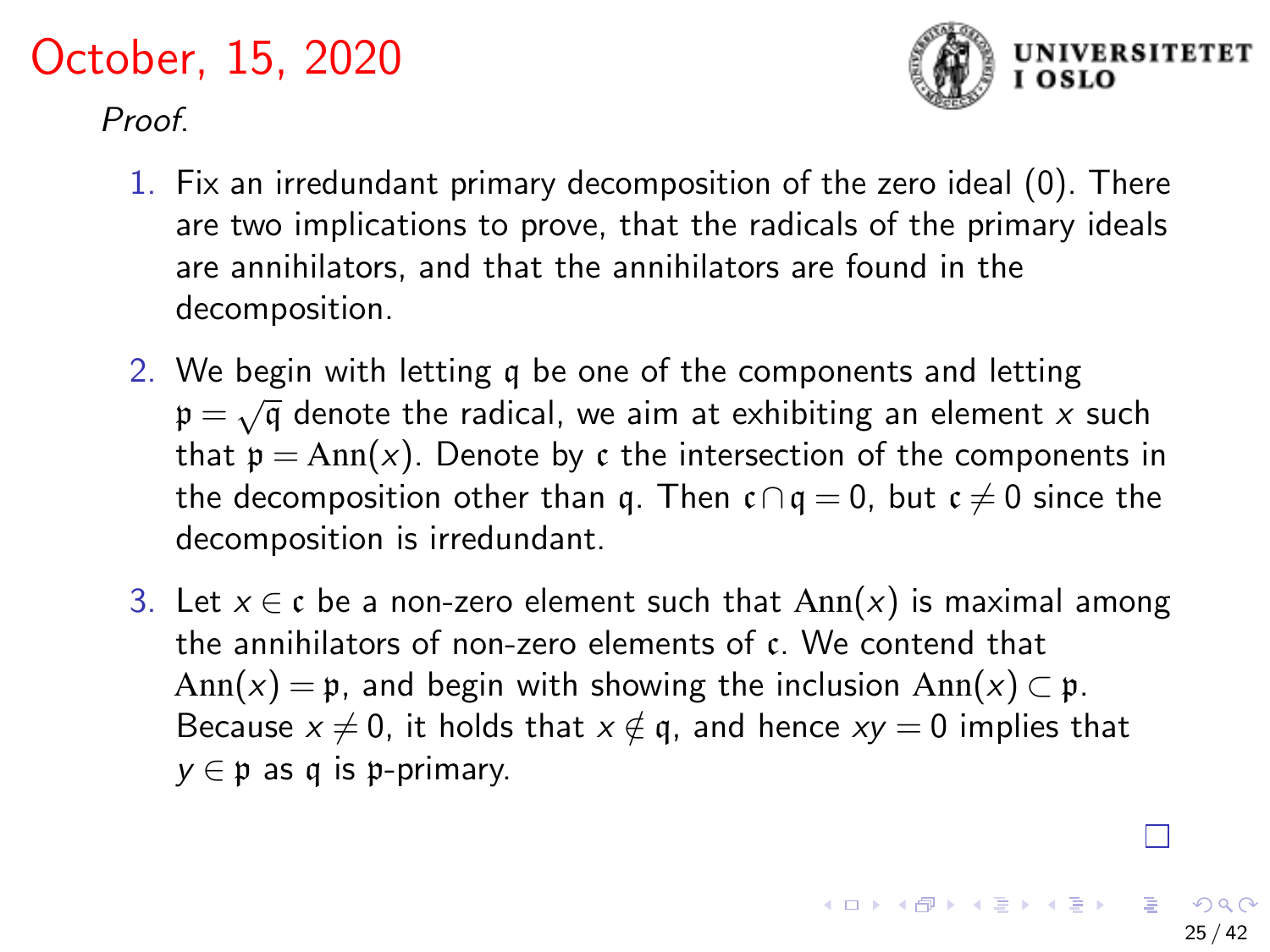### October, 15, 2020 Proof



- $xy \neq 0$ . Some power of y lies in q and therefore kills x. Hence there is a natural number  $n$  so that  $y^nx=0$ , but  $y^{n-1}x\neq 0.$  By the maximality of Ann(x) it holds true that  $Ann(x) = Ann(y^{n-1}x)$ , and consequently  $y \in Ann(x)$  which contradicts the assumption that  $xy \neq 0$ .
- 5. For the reverse implication, assume that  $Ann(x)$  is a prime ideal. Let I be the set of indices such that  $q_i$  does not contain x when  $i \in I$ . Then  $\bigcap_{i\in I}\mathfrak{q}_i\subset \text{Ann}(x)$ , because

$$
x\cdot \bigcap_{i\in I} \mathfrak{q}_i \subset \bigcap_{i\notin I} \mathfrak{q}_i \cdot \bigcap_{i\in I} \mathfrak{q}_i \subset \bigcap_{i\notin I} \mathfrak{q}_i \cap \bigcap_{i\in I} \mathfrak{q}_i = (0).
$$

Consequently it holds true that the product of appropriate powers of the corresponding radicals  $\mathfrak{p}_i$  is contained in  $\text{Ann}(x)$ . Since  $\text{Ann}(x)$  is supposed to be prime, it follows that  $\mathfrak{p}_v \subset \text{Ann}(x)$  for at least one  $v \in I$ . On the other hand, it holds true that  $(0) = x \cdot Ann(x) \subset q_v$ from which ensues that  $Ann(x) \subset \mathfrak{p}_v$  because  $\mathfrak{q}_v$  is  $\mathfrak{p}_v$ -primary and  $x \notin \mathfrak{p}_v$ . **KORK EXTERNS ORA** 

**IINIVERSITETET**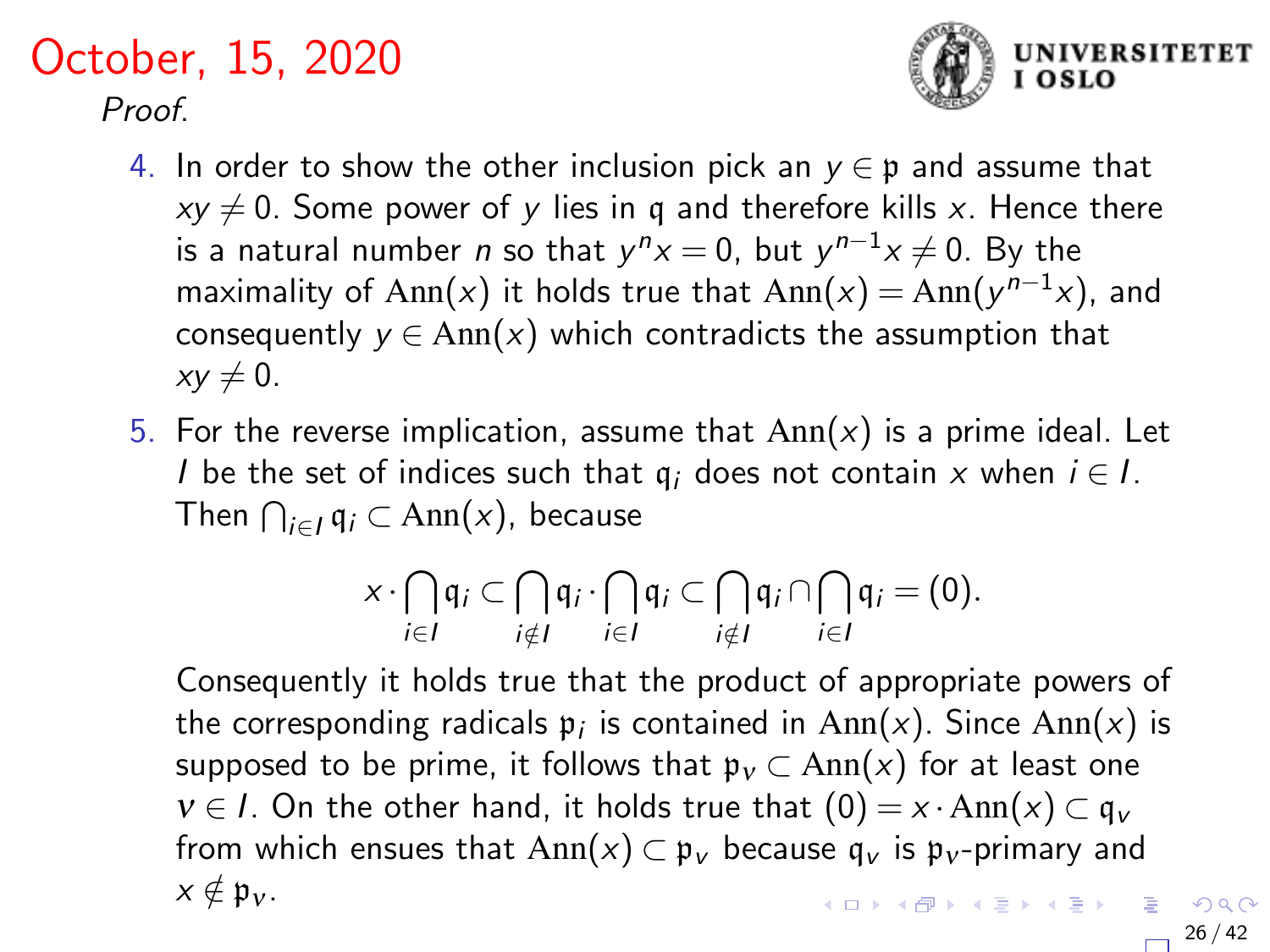

# Theorem (The First Uniqueness Theorem)

The radicals occurring in an irredundant primary decomposition of an ideal in a Noetherian ring are unambiguously determined by the ideal.

### **Definition**

The radicals of the primary components are called the **associated** prime ideals of a, and the set they constitute is denoted by *Ass*(A/a) In particular, *Ass*(A) will be the set of prime ideals associated to zero.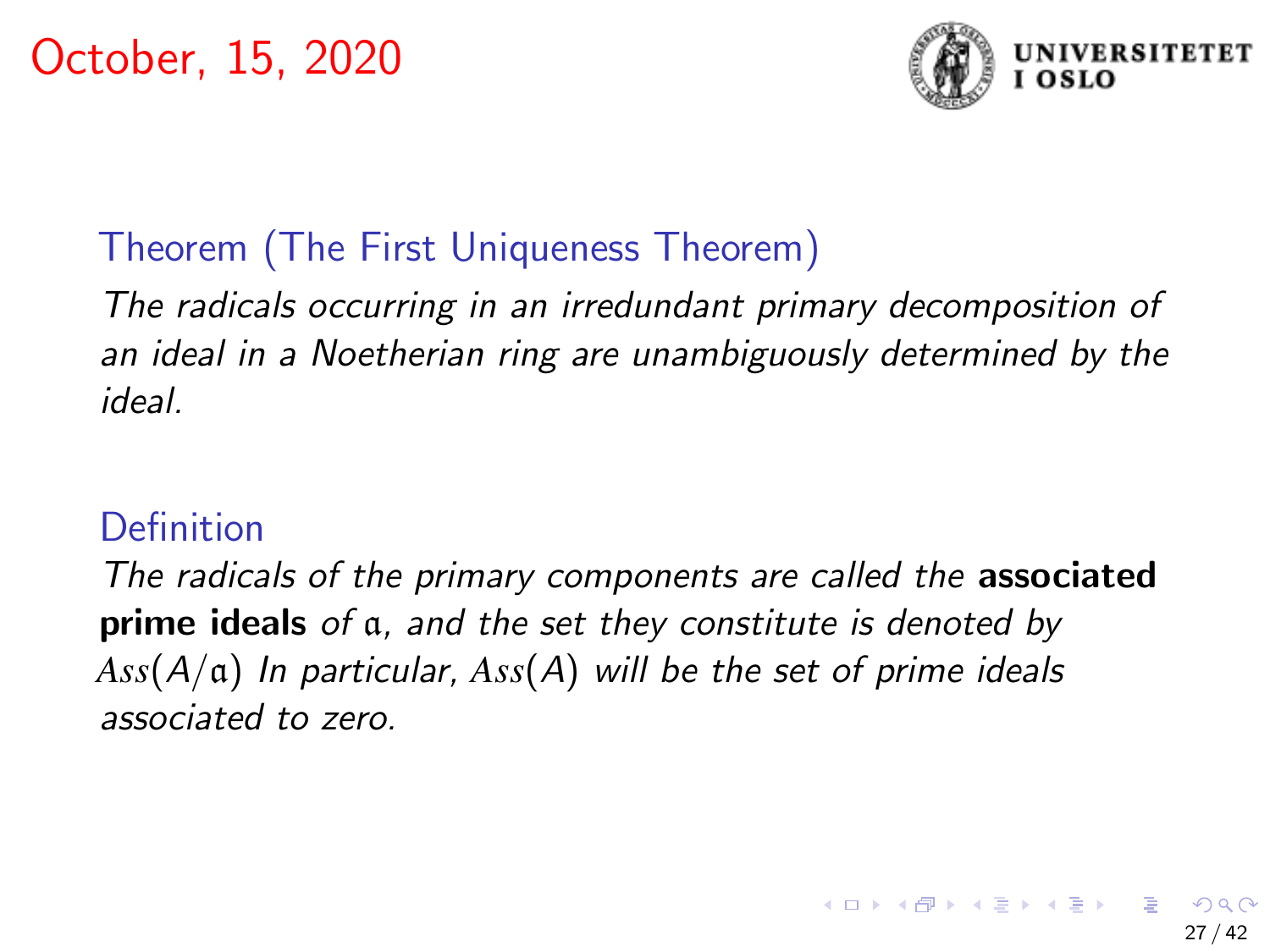

There are no inclusion relations between the components of an irredundant primary decomposition, but that does not exclude inclusion relations between the associated primes.

An example:

$$
(x^2, xy) = (x) \cap (x, y)^2
$$

with the associated primes being  $(x)$  and  $(x, y)$  and where  $(x)$   $\subset$   $(x,y)$ .

### Definition

Associated prime ideal which are minimal in *Ass*(A) are called isolated *ideals or components*. The other are called embedded.

In the example above,  $(x)$  is an isolated prime whilst  $(x, y)$  is embedded. The notion of components in this setting stems from algebraic geometry.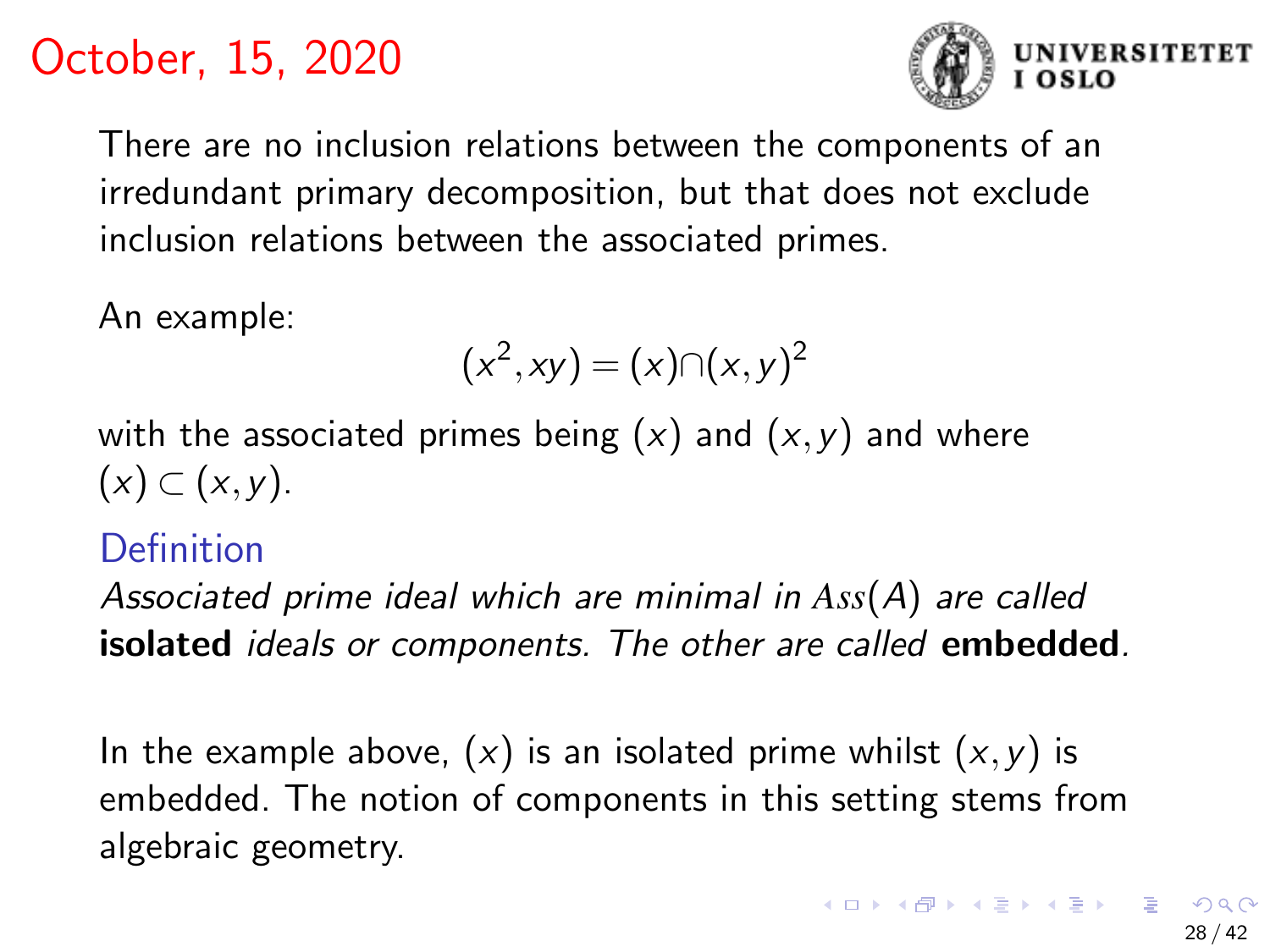

## **Proposition**

In a Noetherian ring A the sets *Spec*(A) and *Ass*(A) have the same minimal elements; in other words, the minimal primes of A are precisely the isolated associated primes. In particular, there are finitely many minimal primes.

*Proof.* The radical  $\sqrt{0}$  of A equals the intersection of all minimal primes in A. On the other hand, we just expressed the radical  $\sqrt{0}$  as the internal order thand, we just expressed the radical  $\sqrt{0}$  as the intersection of the prime ideals minimal in  $\text{Ass}(A)$ . When the intersections of two families of prime ideals are equal and there are no inclusion relations between members of either family, the families coincide. Hence the sets  $Spec(A)$  and  $Ass(A)$  have the same minimal primes.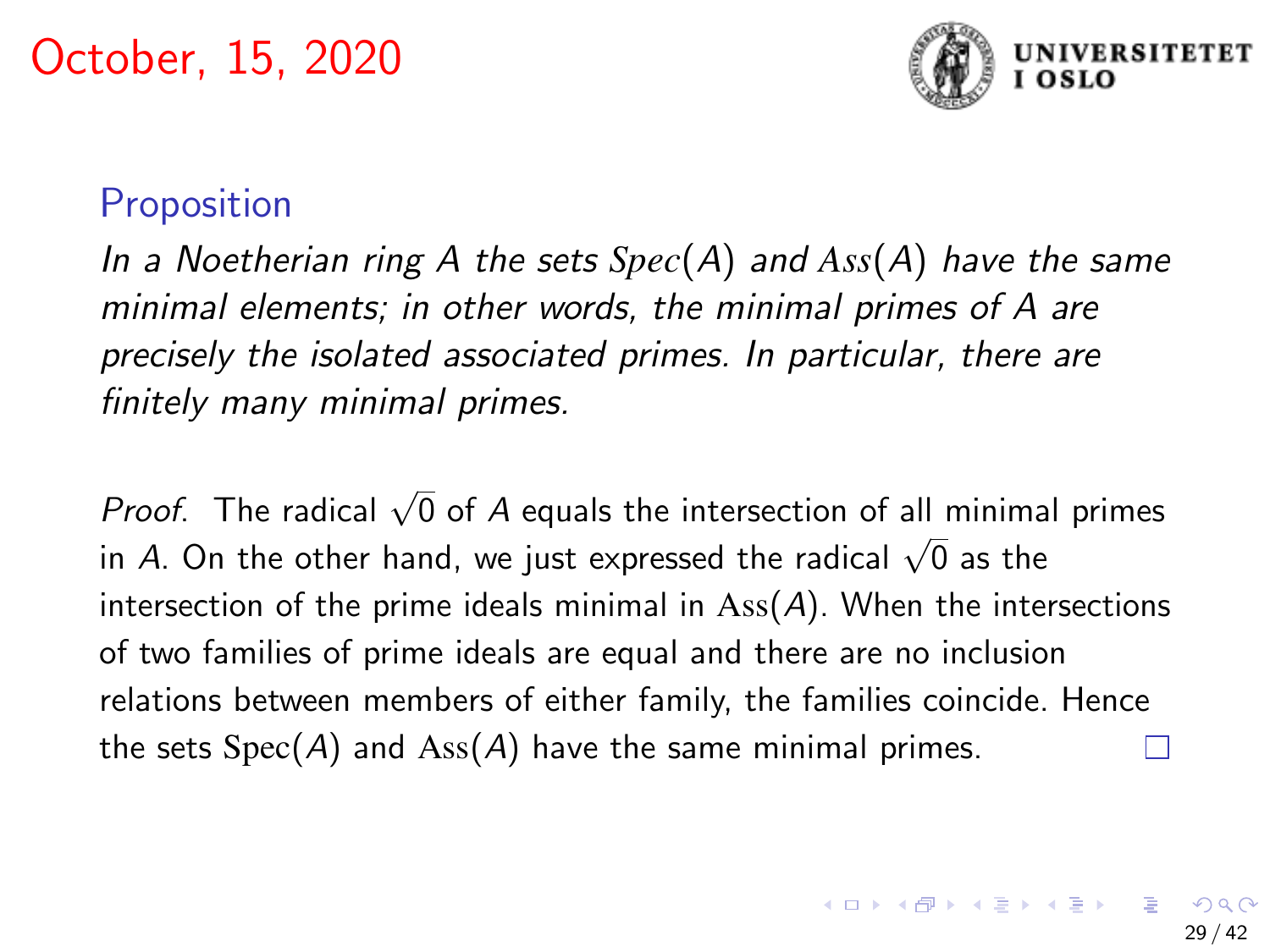

### **Proposition**

The set of zero-divisors in a Noetherian ring A equals  $\bigcup_{\mathfrak{p}\in Ass(A)}\mathfrak{p}$ , the union of the associated primes.

*Proof.* Let  $Ann(z)$  be maximal among the annihilators of non-zero elements in A. Then Annz is prime and hence an associated prime of A. Indeed, if  $xyz = 0$  and  $xz \neq 0$ , it follows from the maximality of Annz that  $Ann(z) = Ann(xz)$  because obviously  $Ann(z) \subset Ann(xz)$ . Hence  $y \in Ann(z)$ , and as any annihilator ideal is contained in a maximal one, we are through.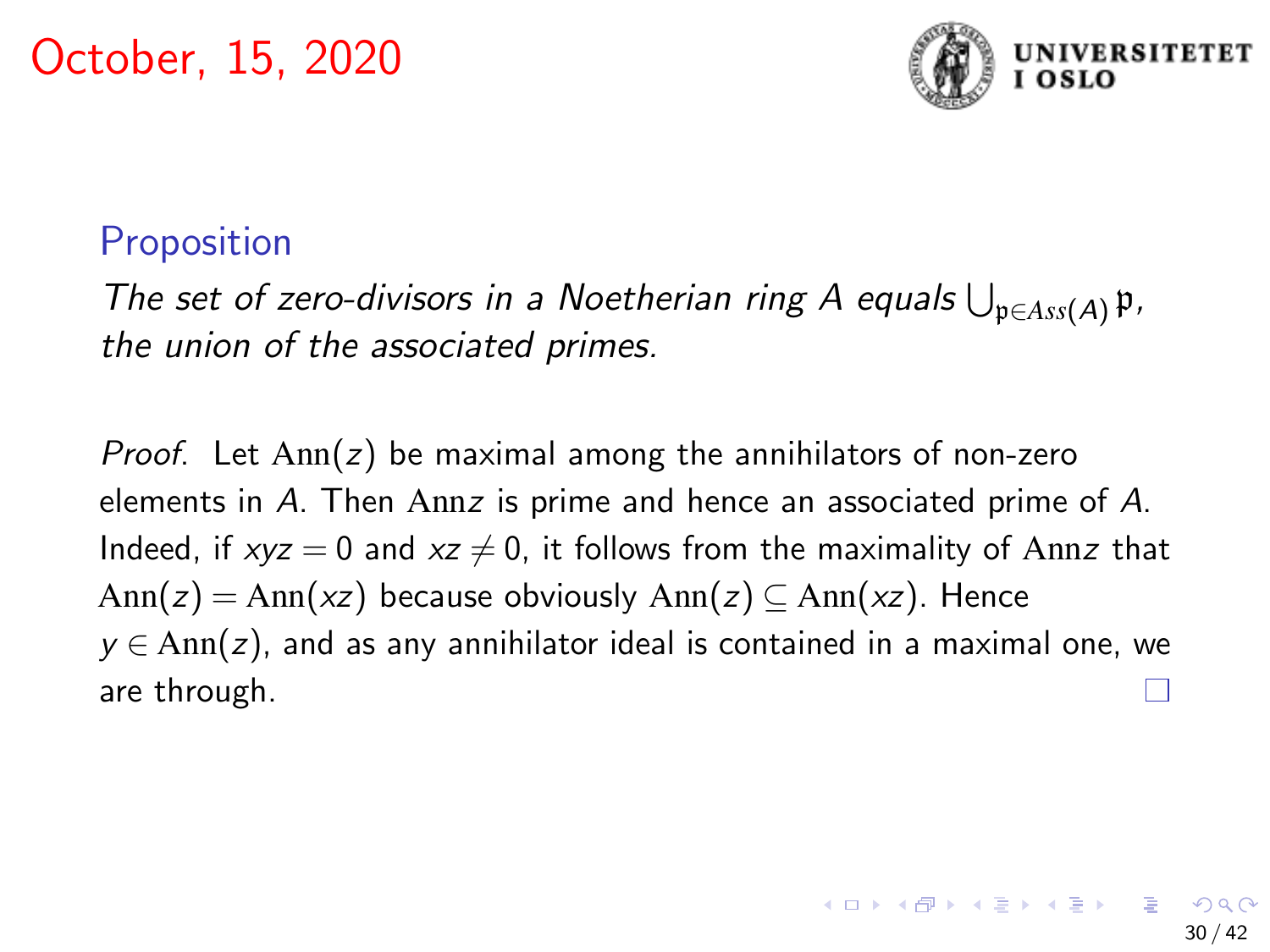

We have seen that

$$
(x2, xy) = (x) \cap (x2, y) = (x) \cap (x, y)2,
$$

and both  $(x^2,y)$  and  $(x,y)^2$  are minimal primary components. Thus the minimal primary components are not unique.

# Theorem (The second uniqueness theorem)

The isolated components of an ideal a in a Noetherian ring A are unambiguously defined by a.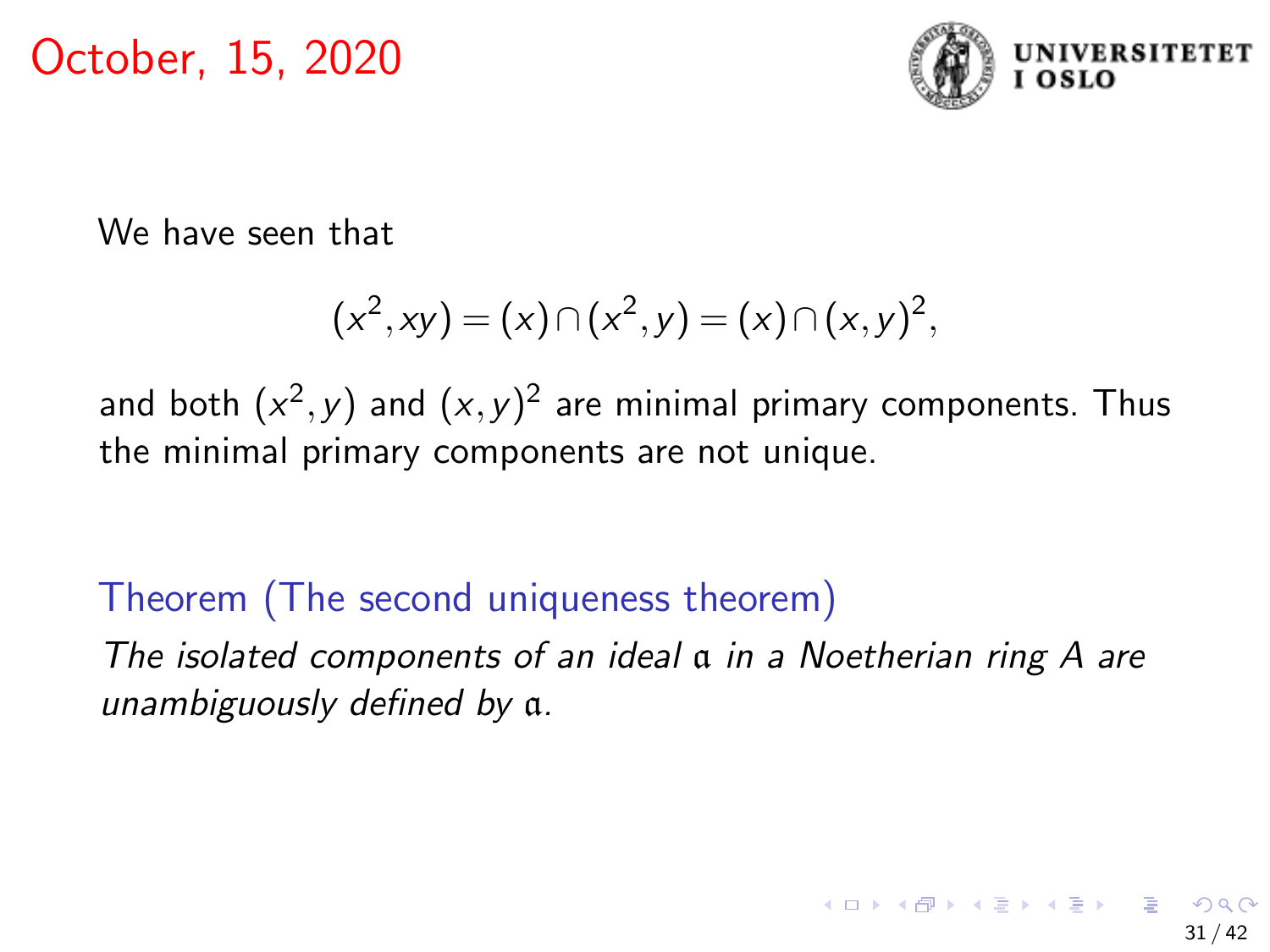

32 / 42

#### Proof.

- 1. We shall concentrate on one of the isolated associated prime ideals p of a, but the main player will be a component q that belongs to one of the minimal primary decompositions of a and has radical p.
- 2. The salient point is, as already announced, the equality

$$
q = \iota^{-1}(\mathfrak{a} A_{\mathfrak{p}}), \qquad (1)
$$

 $A \equiv \begin{pmatrix} 1 & 0 & 0 \\ 0 & 1 & 0 \\ 0 & 0 & 0 \end{pmatrix} \in A \Rightarrow A \equiv \begin{pmatrix} 1 & 0 & 0 \\ 0 & 1 & 0 \\ 0 & 0 & 0 \end{pmatrix} \in A$ 

from which the theorem ensues as isolated prime ideals are invariants of a.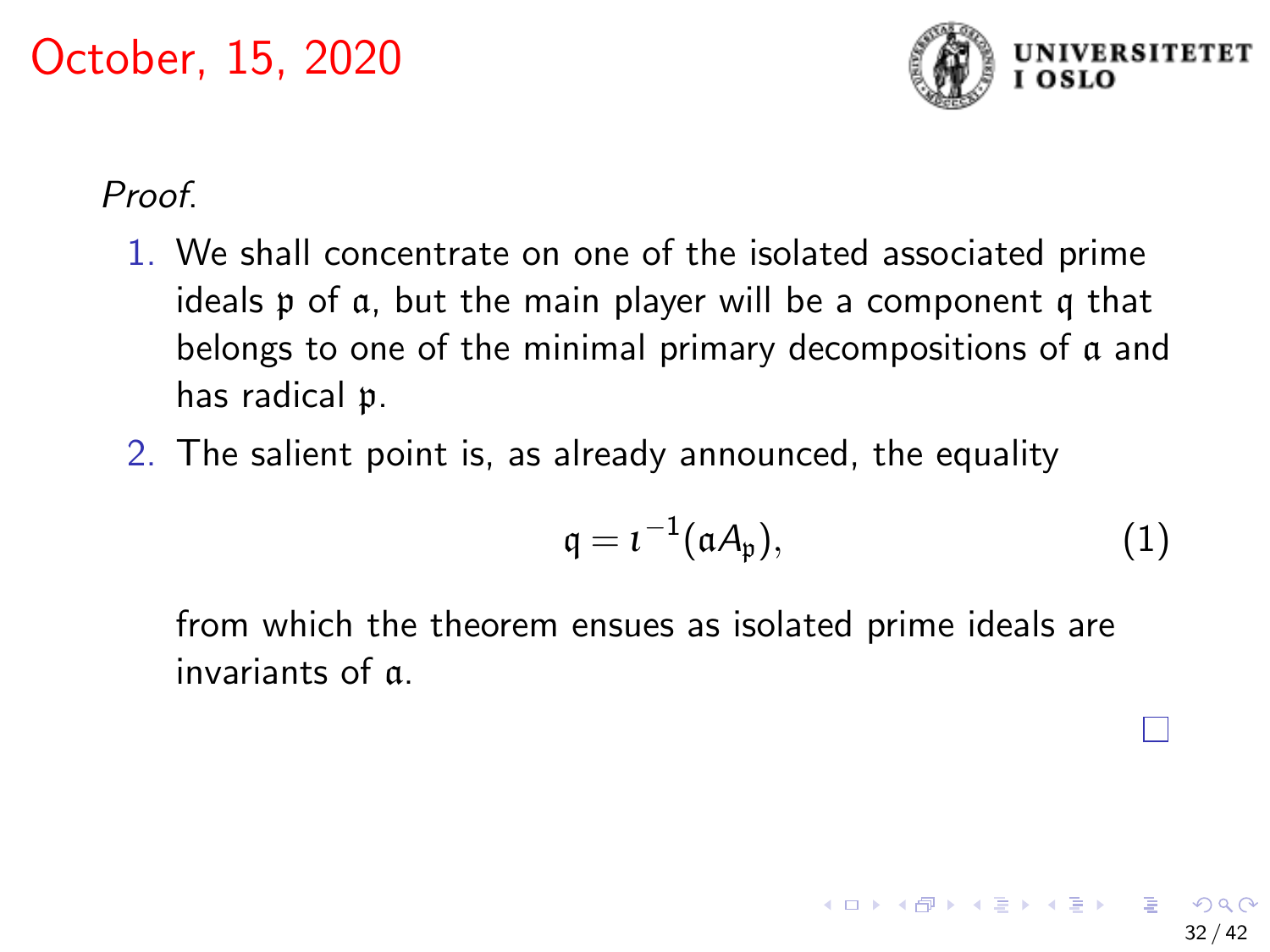

## Proof. [Continue]

3. To establish the equality one writes the decomposition of a as  $\mathfrak{a} = \mathfrak{q} \cap \bigcap_i \mathfrak{q}_i$  where the intersection extends over the primary components different from q. Localizing at p one finds

$$
\mathfrak{a} A_\mathfrak{p} = \mathfrak{q} A_\mathfrak{p} \cap \bigcap_i \mathfrak{q}_i A_\mathfrak{p} = \mathfrak{q} A_\mathfrak{q}
$$

since the  $\mathfrak{q}_i$ 's blow up when localized; that is,  $\mathfrak{q}_i A_\mathfrak{p} = A_\mathfrak{p}$ . Indeed, since p is isolated,  $\mathfrak{p}_i \nsubseteq \mathfrak{p}$  holds for all *i*. Taking inverse images on both sides and using the fact that  $\iota_S^{-1}(S^{-1}\mathfrak{q}) = \mathfrak{q}$  we conclude that  $\iota^{-1}(\mathfrak{a} A_{\mathfrak{p}}) = \mathfrak{q}$ .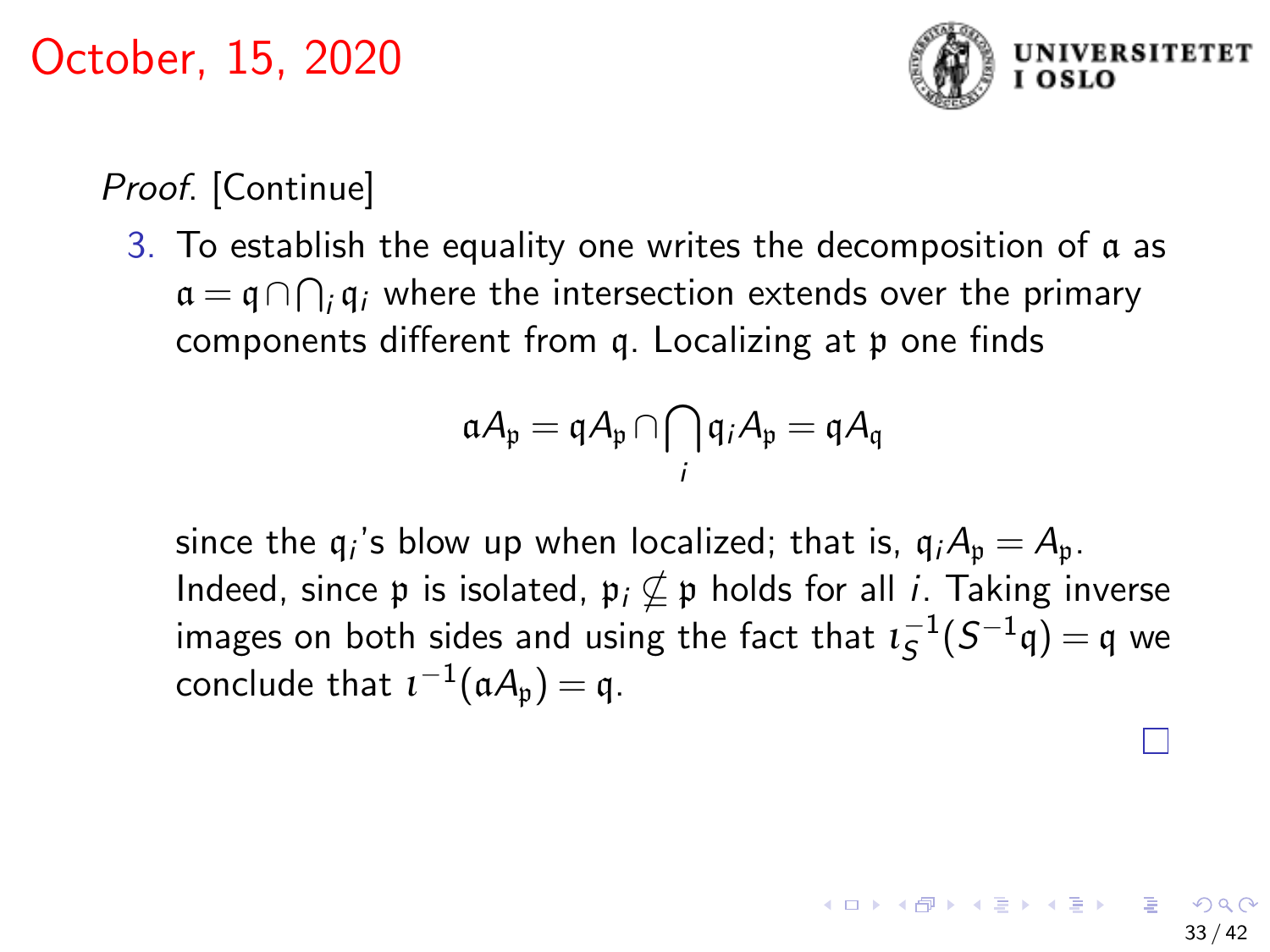

#### Example

For any natural number n the equality

$$
(x2, xy) = (x) \cap (x2, xy, yn)
$$

holds true in the polynomial ring  $k[x,y]$ , and this is an example of infinitely many different minimal primary decompositions of the same ideal. Indeed, that the left side is included in the right is obvious; to check the other, let a belong to the right side. Then

$$
a = p \cdot x = q \cdot x^2 + r \cdot y^n + sxy,
$$

with p, q r and s polynomials in  $k[x,y]$ . It follows that x divides r, and hence that  $a \in (x^2, xy)$ .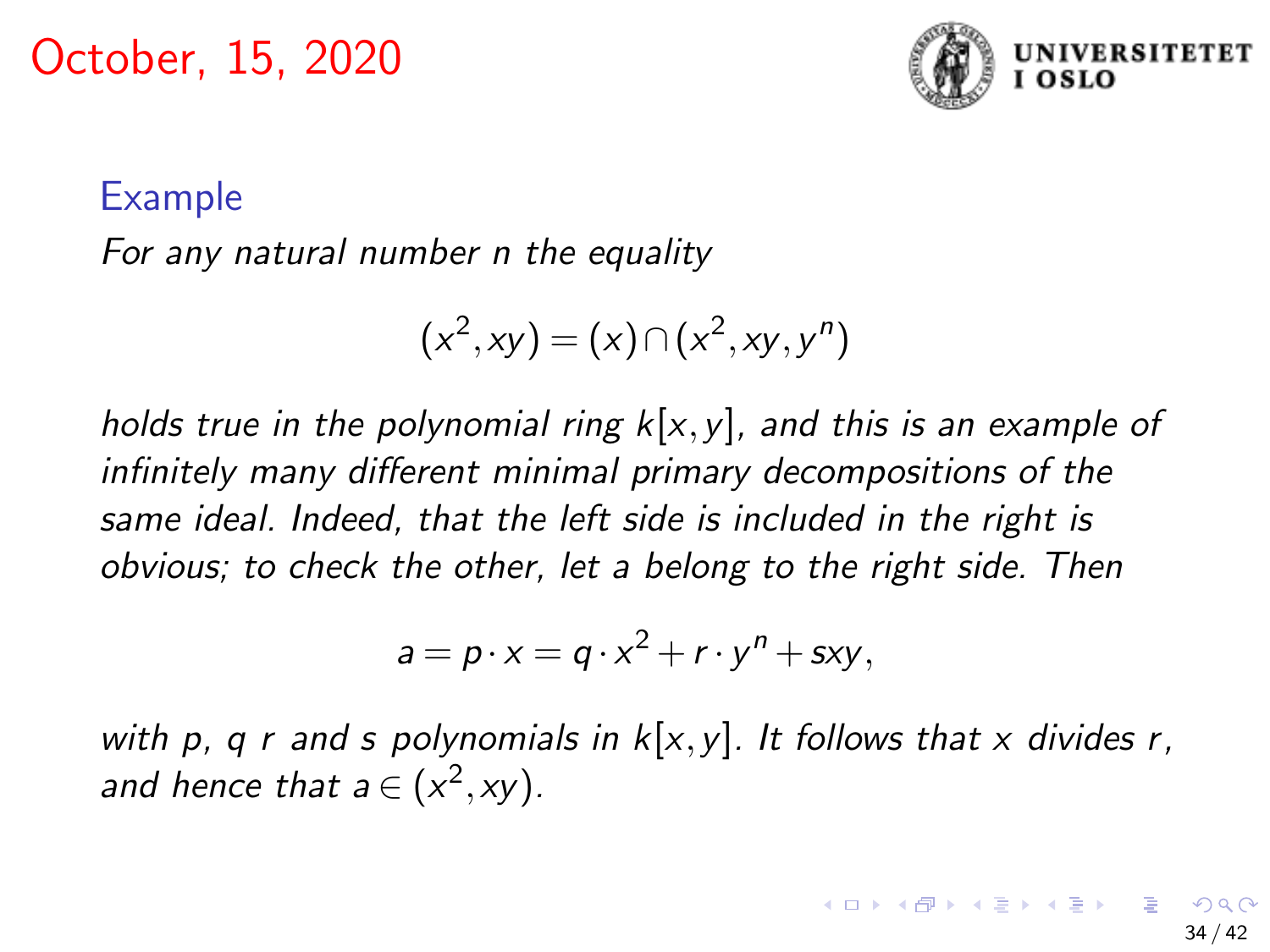

### <span id="page-34-0"></span>Example

We shall analyse the familiar case of the intersection of two quadratic curves; the unit circle centred at (0,1) and a standard parabola. So let  $\mathfrak{a} = (x^2 + (y-1)^2 - 1, y - x^2)$  in k[x,y], where k is any field of characteristic different from 2. A standard manipulation shows that the common zeros of the two polynomials are the points  $(1,1)$ ,  $(-1,1)$  and  $(0,0)$ , and the same manipulations give

$$
\mathfrak{a} = (x^2 + (y - 1)^2 - 1, y - x^2) = (x^2(x^2 - 1), y - x^2).
$$

Any prime ideal p containing a must contain either x,  $x - 1$  or  $x + 1$ . It contains  $y$  if  $x$  lies in it, and because  $y-x^2=y-(x+1)(x-1)-1,$  one has  $y-1\in \mathfrak{p}$  in the two other cases. We conclude that the  $(x,y)$ ,  $(x-1,y-1)$  and  $(x+1,y-1)$ are the only prime ideals containing a; and since they all three are maximal, the associated primes are found among them, and there can be no embedded component. 

35 / 42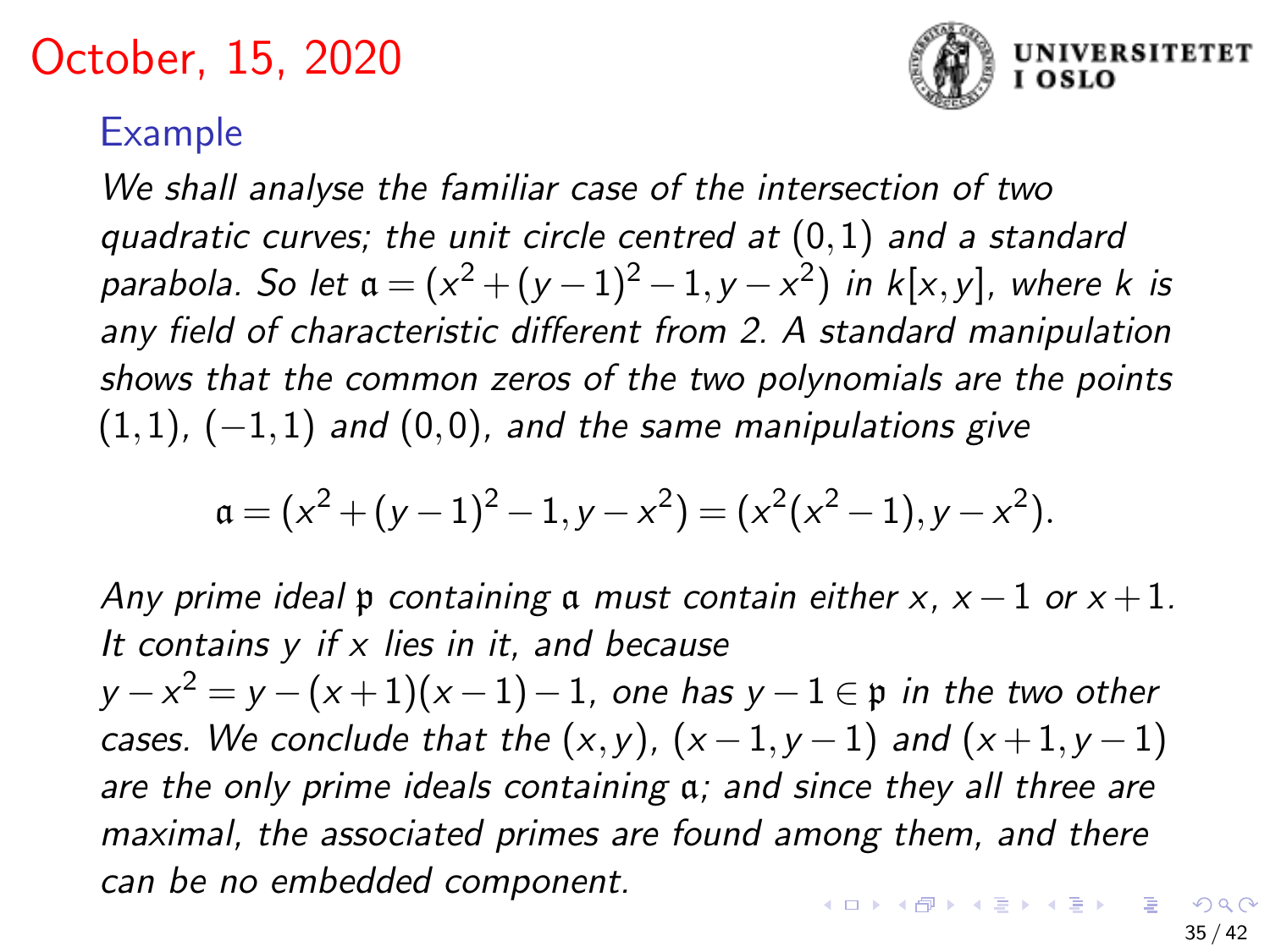# <span id="page-35-0"></span>Example (Continue)

To determine the primary components of a, we localize. In the local ring  $A = k[x, y]_{x+1, y-1}$ , where both x and  $x - 1$  are invertible, we obtain the equality

$$
\mathfrak{a} A = (x^2 - 1, y - x^2) = (x + 1, y - x^2) = (x + 1, y - 1).
$$

In similar fashion, in  $B = \mathbb{C}[x,y]_{(x-1,y-1)}$  both x and  $x+1$  are invertible, and one has

$$
a B = (x2(x2 - 1), y - x2) = (x - 1, y - 1).
$$

Finally, in  $C = k[x,y]_{(x,y)}$  both  $x+1$  and  $x-1$  have inverses, and we see that

$$
\mathfrak{a} C = (x^2, y).
$$

Since there are no embedded components, we conclude that

$$
\mathfrak{a} = (x-1,y-1) \cap (x+1,y-1) \cap (x^2,y).
$$

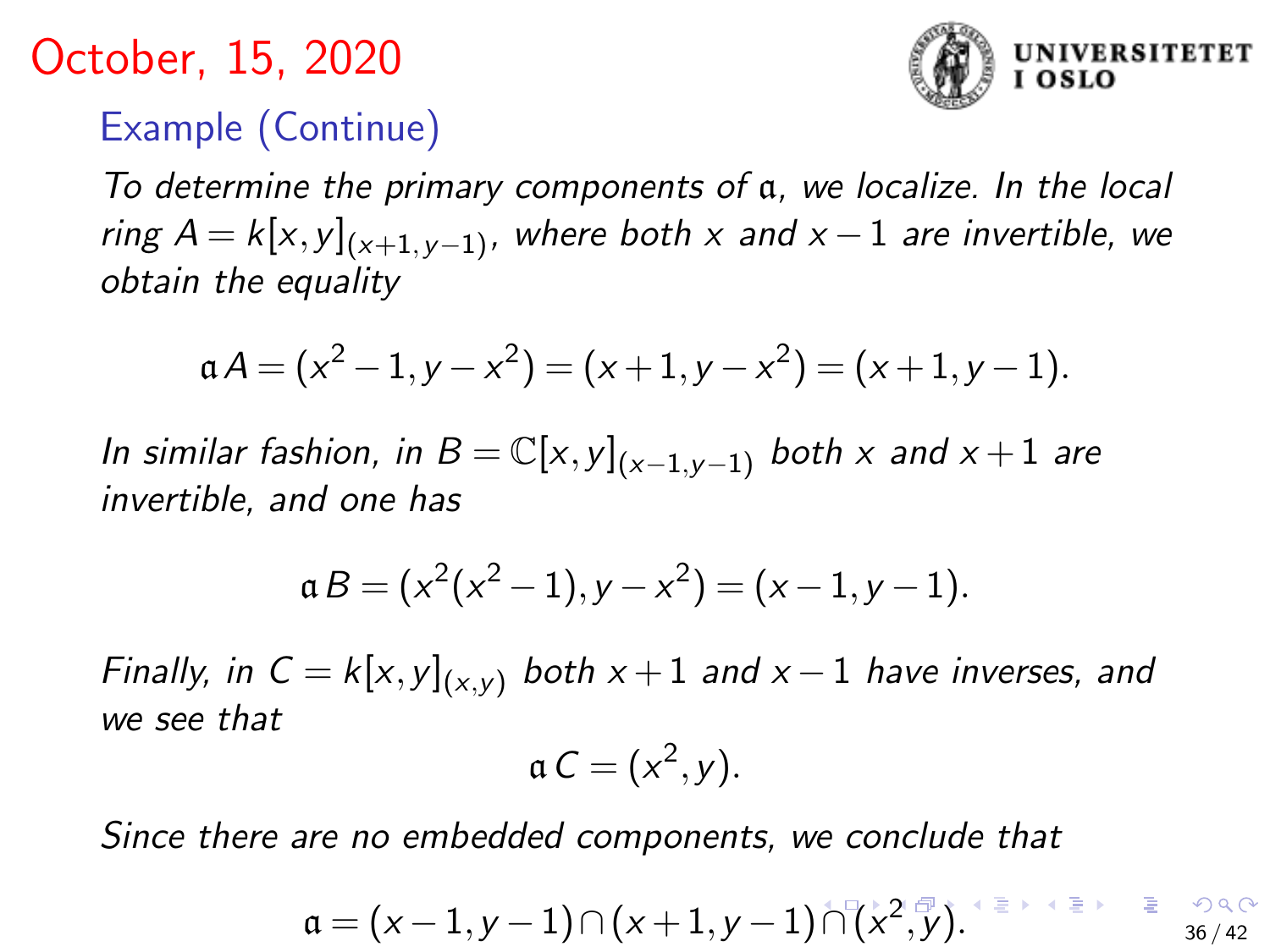

### <span id="page-36-0"></span>Example

Consider the intersection of the "saddle surface"  $S$  given in  $k^3$  by  $z = xy$  and the union of the xy-plane and the xz-plane, which has the equation  $yz = 0$ . The plane  $z = 0$  intersects S in the union of the x-axis and the y-axis, and the plane  $y = 0$  in the x-axis. The x-axis thus appears twice in the intersection, which algebraically is manifested by the occurrence of a non-prime primary component in the decomposition of the ideal  $a = (z - xy, zy)$ . Because  $zy = (z - xy)y + xy^2$ , it holds that  $\mathfrak{a} = (xy^2, z - xy)$ , and consequently one finds

$$
\mathfrak{a} = (xy^2, z - xy) = (x, z - xy) \cap (y^2, z - xy)
$$

since x and  $y^2$  are relatively prime to z  $-$  xy. Now,  $(x, z - xy) = (x, z)$  is a prime ideal, and  $(y^2, z - xy)$  is  $(y, z)$ -primary (for instance, since  $k[x, y, z]/(y^2, z - xy) \simeq k[x, y]/(y^2)$ ), so we have found the primary decomposition of a.  $\begin{array}{cccccccccccccc} \ast & \ast & \mathbb{R} & \ast & \ast & \mathbb{R} \end{array}$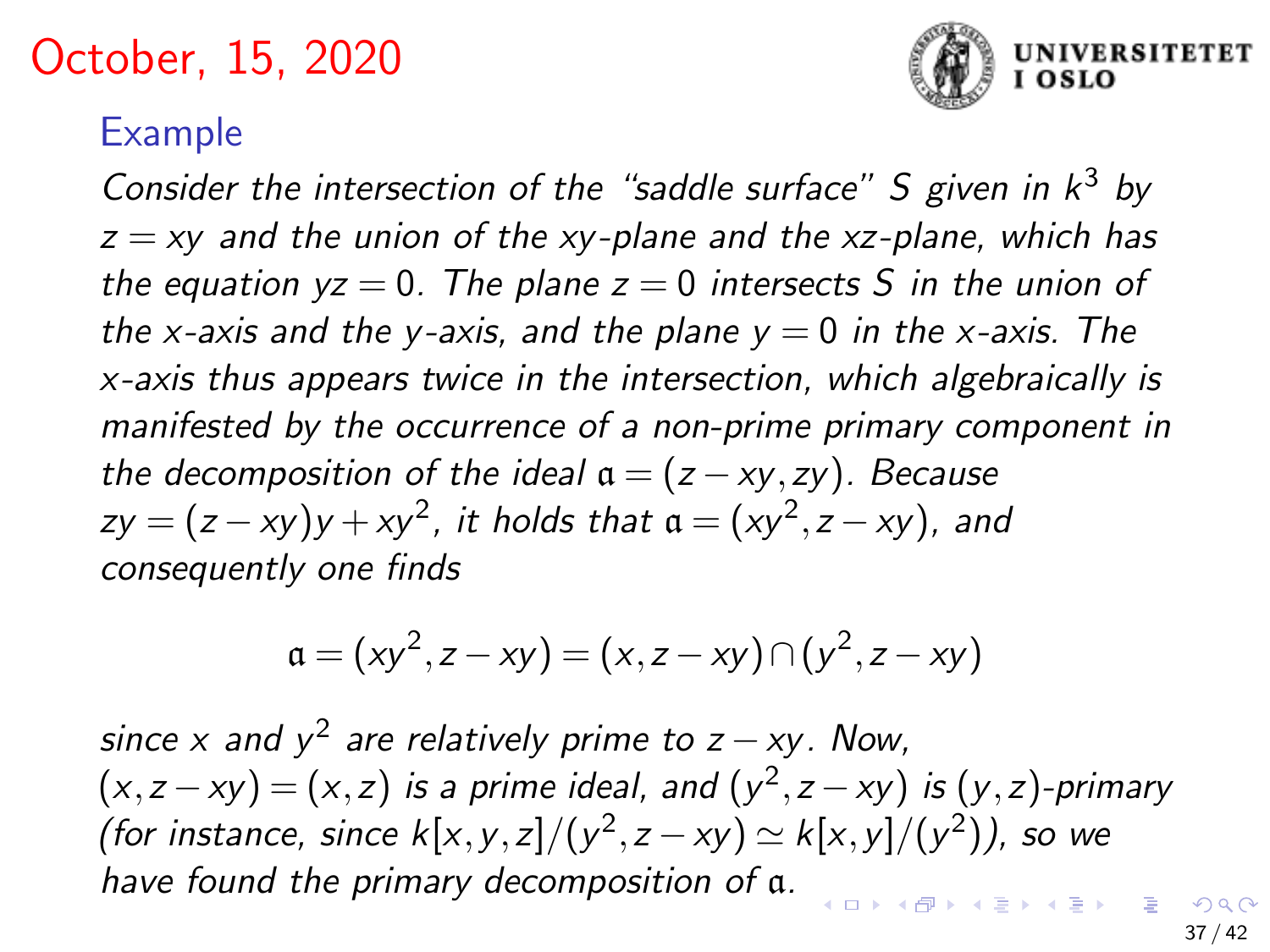

## Definition

A prime ideal p is associated to the module M if it is the annihilator of an element x in the M; that is  $p = (0 : x)$ , and in concordance with the notation for rings we denote the the set of associated primes of M by *Ass*(M).

### **Proposition**

Let A be a ring and M a Noetherian A-module. Then *Ass*(M) is finite and non-empty. The minimal primes in *Ass*(M) and *Supp*(M) coincide.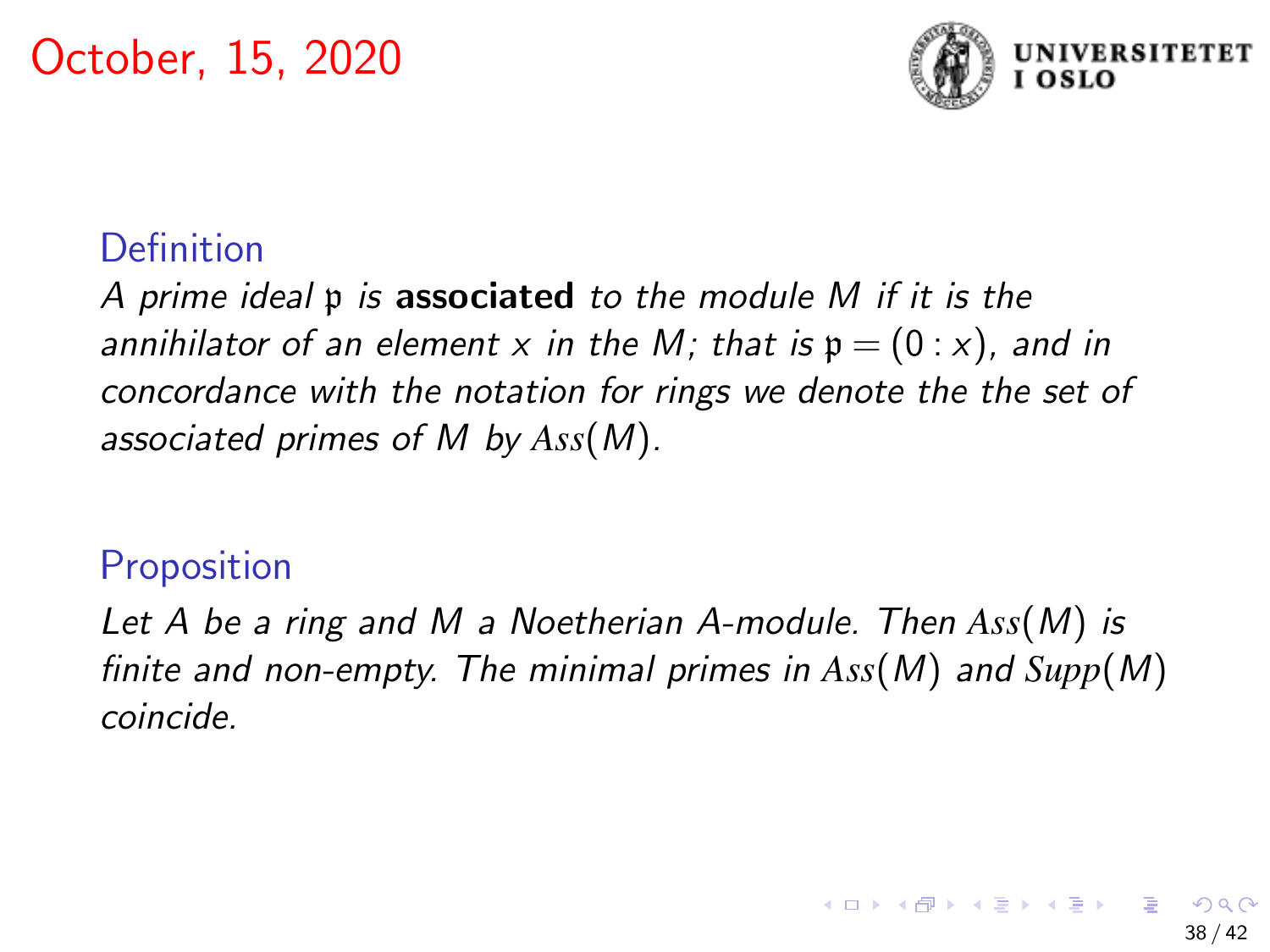

The radical  $\sqrt{(0)} = \{x \in A | x \text{ acts nil-potently on } M \}$  is an ideal, and is a prime ideal if  $M$  is primary. Indeed, if  $(xy)^{\nu}$  kills  $M$  and no power of y does, there is a  $z \in M$  so that  $y^nz \neq 0$ ; and since  $x^{n}(y^{n}z) = 0$ , it follows that x is nilpotent as M is primary.

### **Proposition**

Every Noetherian module has a primary decomposition

*Proof.* Let N be the maximal rascal, and replace M by  $M/N$ . That is M is not primary. Hence  $xz = 0$  but the homothety by x is not nilpotent. Let ker $[x^i]$   $\subset$  ker $[x^{i+1}]$  is an ascending chain, hence stabilizes at certain point, say  $v$ . We contend that  $(0) = \text{ker}[x] \cap x^v M$ . Indeed, if  $xz = 0$  and  $z = x^v w$ it follows that  $w\in\ker[x]^{v+1}$ , hence in ker $[x]^{v}$ . By consequence  $z = x^{\nu+1}w = 0.$ Г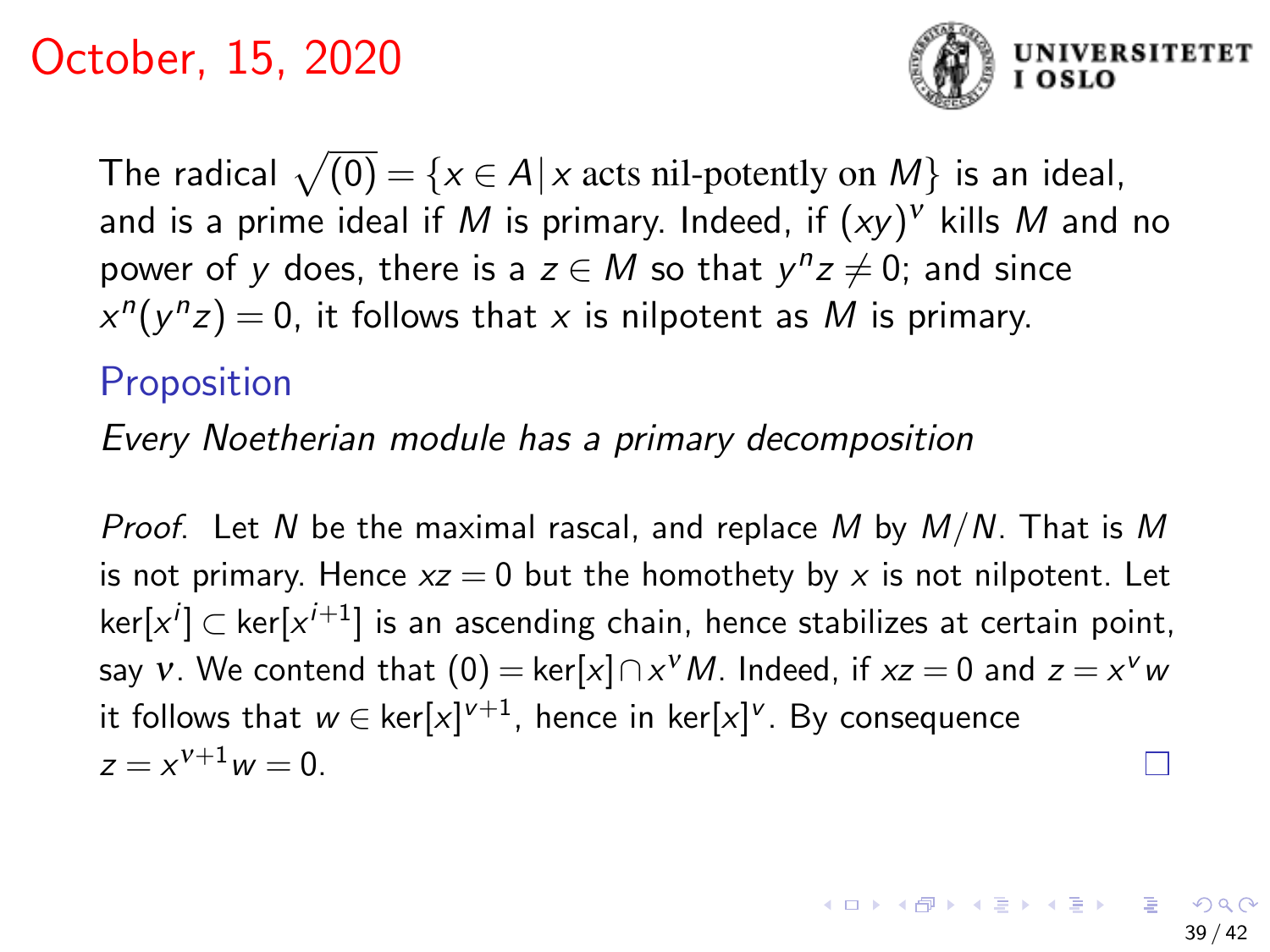

Given a submodule  $N$  of the module  $M$ , one has the transporter ideal  $(N : M)$  consisting of ring elements that multiply M into N; that is

$$
(N: M) = \{x \in A | xM \subset N\}
$$

and the radical  $\sqrt{(N : M)}$  is called the radical of  $N$  relative to  $M.$ The elements are the ring elements such a power multiplies M into M. If  $N = 0$ , they consist of the ring elements inducing a nilpotent homothety on M.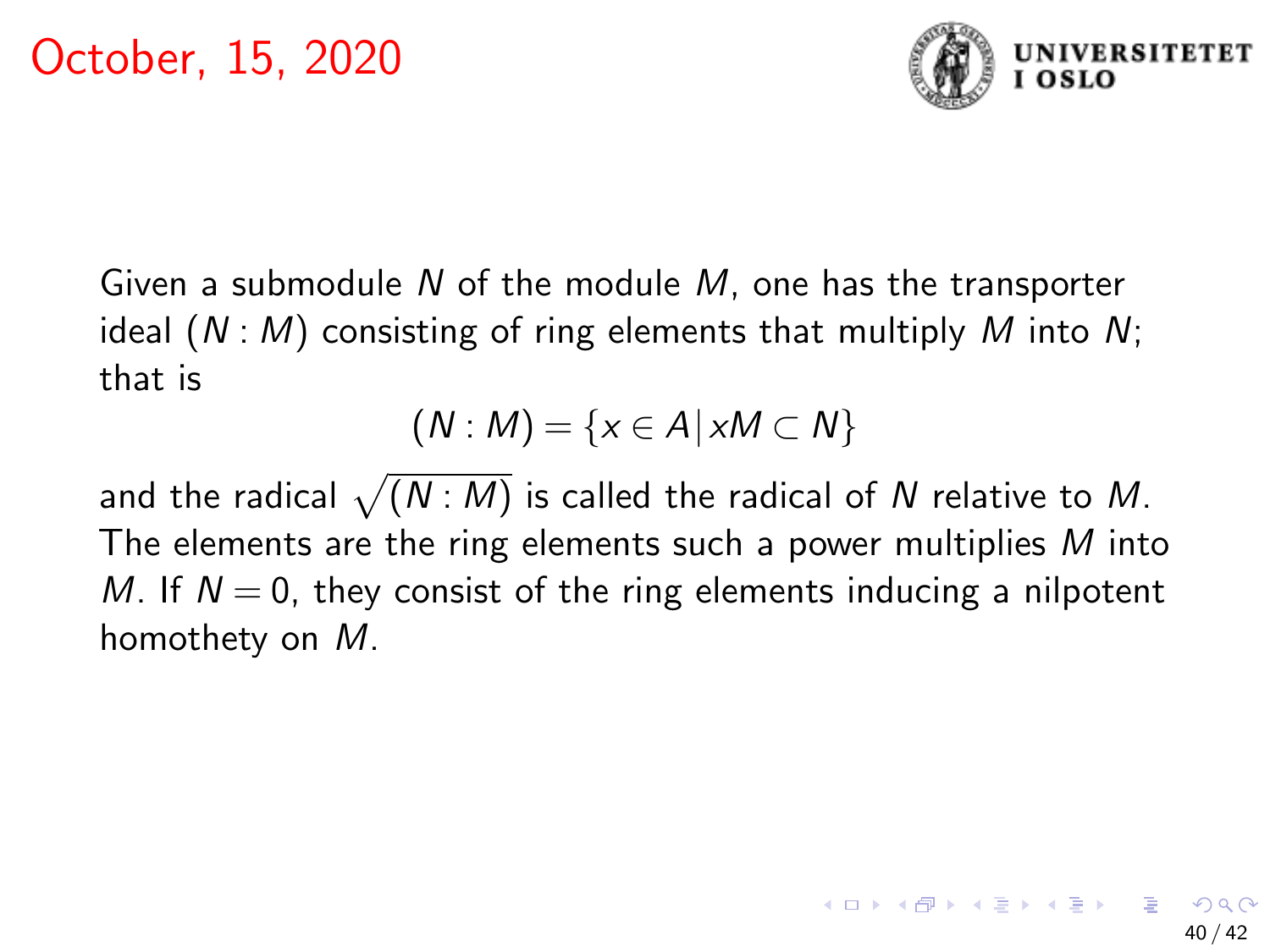

One extends the notion of primary ideals to modules in the following fashion:

i) The homothety by x on  $M/N$  is either injective or nilpotent. Or in other words

ii) if  $xz \in N$  then either  $z \in N$  or  $xN \in (N : M)$  for some n